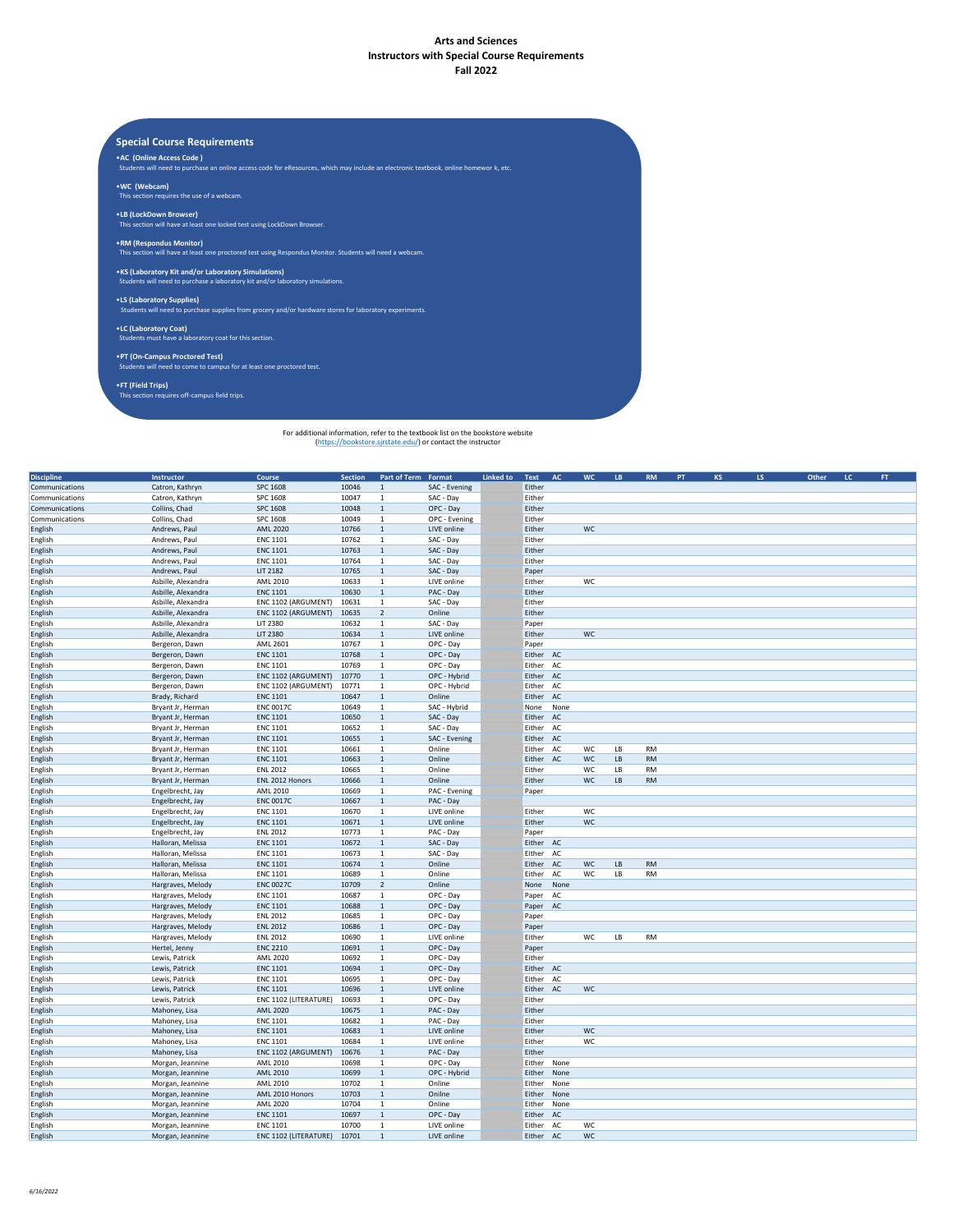| <b>Discipline</b>        | Instructor             | Course                | <b>Section</b>                        | Part of Term Format      |               | Linked to | Text<br>AC   | <b>WC</b> | ${\sf LB}$           | RM        | PT | <b>KS</b> | LS. | Other | LC | FT. |
|--------------------------|------------------------|-----------------------|---------------------------------------|--------------------------|---------------|-----------|--------------|-----------|----------------------|-----------|----|-----------|-----|-------|----|-----|
| English                  | Munoz, Jose            | <b>ENC 1101</b>       | 10705                                 | $\mathbf{1}$             | OPC - Evening |           | Either AC    |           |                      |           |    |           |     |       |    |     |
| English                  | Munoz, Jose            | ENC 1102 (ARGUMENT)   | 10706                                 | $\mathbf 1$              | OPC - Evening |           | Either AC    |           |                      |           |    |           |     |       |    |     |
| English                  | Pivko, Michael         | <b>ENC 1101</b>       | 10707                                 | $\mathbf 1$              | PAC - Day     |           | Either       |           |                      |           |    |           |     |       |    |     |
| English                  | Pivko, Michael         | <b>ENC 1101</b>       | 10708<br>$\mathbf{1}$                 |                          | PAC - Day     |           | Either       |           |                      |           |    |           |     |       |    |     |
| English                  | Sullivan, Rebecca      | <b>ENC 0056C</b>      | 10725                                 | $\overline{2}$           | Online        |           | None         |           |                      |           |    |           |     |       |    |     |
| English                  | Sullivan, Rebecca      | <b>ENC 1101</b>       | 10723<br>$\mathbf{1}$                 |                          | Online        |           | Either       | WC        | LB                   | <b>RM</b> |    |           |     |       |    |     |
| English                  | Sullivan, Rebecca      | <b>ENC 1101</b>       | 10724<br>$\mathbf{1}$                 |                          | Online        |           | Either       | WC        | LB                   | RM        |    |           |     |       |    |     |
| English                  | Sullivan, Rebecca      | ENC 1102 (ARGUMENT)   | 10711<br>$\mathbf{1}$                 |                          | SAC - Day     |           | Either       |           |                      |           |    |           |     |       |    |     |
| English                  | Sullivan, Rebecca      | ENC 1102 (ARGUMENT)   | 10722<br>$\mathbf{1}$                 |                          | SAC - Evening |           | Either       |           |                      |           |    |           |     |       |    |     |
| English                  | Sullivan, Rebecca      | ENC 1102 (ARGUMENT)   | $\overline{\mathbf{3}}$<br>10726      |                          | Online        |           | Either       | wc        | LB                   | <b>RM</b> |    |           |     |       |    |     |
| English                  | Sullivan, Rebecca      | <b>ENL 2022</b>       | 10710                                 | $\mathbf{1}$             | SAC - Day     |           | Paper        |           |                      |           |    |           |     |       |    |     |
| English                  | Terry, Donna J         | AML 2010              | 10729                                 | $\mathbf 1$              | OPC - Evening |           | Paper        |           |                      |           |    |           |     |       |    |     |
| English                  | Terry, Donna J         | <b>ENC 0017C</b>      | 10730<br>$\mathbf{1}$                 |                          | Online        |           |              |           |                      |           |    |           |     |       |    |     |
| English                  | Terry, Donna J         | <b>ENC 1101</b>       | 10727                                 | $\mathbf 1$              | OPC - Day     |           | Either       |           |                      |           |    |           |     |       |    |     |
| English                  | Terry, Donna J         | <b>ENC 1101</b>       | 10728<br>$\mathbf{1}$                 |                          | OPC - Day     |           | Either       |           |                      |           |    |           |     |       |    |     |
| English                  | Terry, Donna J         | <b>ENC 1101</b>       | 10731                                 | $\mathbf 1$              | Online        |           | Either       |           |                      |           |    |           |     |       |    |     |
| English                  | Terry, Donna J         | <b>ENC 1101</b>       | 10732<br>$\mathbf{1}$                 |                          | Online        |           | Either       |           |                      |           |    |           |     |       |    |     |
| English                  | Terry, Donna J         | ENC 1102 (LITERATURE) | 10733                                 | $\mathbf 1$              | LIVE online   |           | Either       | WC        |                      |           |    |           |     |       |    |     |
| English                  | Turner, Edwin          | AML 2020              | 10734                                 | $\mathbf 1$              | OPC - Hybrid  |           | Either       |           |                      |           |    |           |     |       |    |     |
| English                  | Turner, Edwin          | <b>ENC 0017C</b>      | 10735                                 | $\mathbf 1$              | OPC - Hybrid  |           | None         |           |                      |           |    |           |     |       |    |     |
| English                  | Turner, Edwin          | ENC 1102 (ARGUMENT)   | 10736<br>$\mathbf{1}$                 |                          | OPC - Day     |           | Either       |           |                      |           |    |           |     |       |    |     |
| English                  | Turner, Edwin          | ENC 1102 (ARGUMENT)   | 10737<br>$\overline{1}$               |                          | LIVE online   |           | Either       |           |                      |           |    |           |     |       |    |     |
| English                  | Turner, Edwin          | ENC 1102 (ARGUMENT)   | 10738<br>$\mathbf{1}$                 |                          | Online        |           | Either       |           |                      |           |    |           |     |       |    |     |
| English                  | Turner, Edwin          | ENC 1102 (ARGUMENT)   | 10739                                 | $\mathbf{1}$             | Online        |           | Either       |           |                      |           |    |           |     |       |    |     |
| English                  | Vaccaro, Roger         | AML 2010              | 10751<br>$\mathbf{1}$                 |                          | Online        |           | Either       | WC        | $\mathsf{LB}\xspace$ | <b>RM</b> |    |           |     |       |    |     |
| English                  | Vaccaro, Roger         | <b>AML 2010</b>       | 10752<br>$\mathbf{1}$                 |                          | Online        |           | Either       | WC        | LB                   | RM        |    |           |     |       |    |     |
| English                  | Vaccaro, Roger         | AML 2010 Honors       | 10753<br>$\mathbf{1}$                 |                          | Online        |           | Either       | WC        | LB                   | RM        |    |           |     |       |    |     |
| English                  | Vaccaro, Roger         | <b>ENC 1101</b>       | 10747                                 | $\mathbf 1$              | SAC - Day     |           | Either       |           |                      |           |    |           |     |       |    |     |
| English                  | Vaccaro, Roger         | <b>ENC 1101</b>       | 10749<br>$\mathbf{1}$                 |                          | SAC - Day     |           | Either       |           |                      |           |    |           |     |       |    |     |
| English                  | Vaccaro, Roger         | ENC 1102 (LITERATURE) | 10744<br>$\mathbf{1}$                 |                          | SAC - Day     |           | Either       |           |                      |           |    |           |     |       |    |     |
| English                  | Vaccaro, Roger         | <b>ENG 2100</b>       | 10754<br>$\mathbf{1}$                 |                          | Online        |           | None         |           |                      |           |    |           |     |       |    |     |
| English                  | Vaccaro, Roger         | <b>ENL 2330</b>       | 10750<br>$\mathbf{1}$                 |                          | SAC - Hybrid  |           | None         | WC        | LB                   | RM        |    |           |     |       |    |     |
| Foreign Languages        | Fellows, Nefitiri      | ASL 1140              | 10017<br>$\mathbf{1}$                 |                          | SAC - Day     |           | E-text<br>AC | WC        | LB                   | <b>RM</b> |    |           |     |       |    |     |
| <b>Foreign Languages</b> | Fellows, Nefitiri      | ASL 1140              | 10018<br>$\mathbf{1}$                 |                          | SAC - Evening |           | E-text<br>AC | WC        | LB                   | RM        |    |           |     |       |    |     |
| Foreign Languages        | Fellows, Nefitiri      | ASL 1140              | 10019<br>$\mathbf{1}$                 |                          | OPC - Day     |           | AC<br>E-text | WC        | LB                   | <b>RM</b> |    |           |     |       |    |     |
| Foreign Languages        | Fellows, Nefitiri      | ASL 1140              | 10022                                 | $\mathbf 1$              | Online        |           | E-text AC    | WC        | LB                   | RM        |    |           |     |       |    |     |
| <b>Foreign Languages</b> | Fellows, Nefitiri      | ASL 1140              | 10023                                 | $\mathbf{1}$             | Online        |           | E-text AC    | WC        | LB                   | RM        |    |           |     |       |    |     |
| Foreign Languages        | Fellows, Nefitiri      | ASL 1150              | 10021<br>$\mathbf{1}$                 |                          | OPC - Day     |           | E-text<br>AC | WC        | LB                   | RM        |    |           |     |       |    |     |
| Foreign Languages        | Fox, Bruce             | SPN 1120              | 10024                                 | $\mathbf{1}$             | PAC - Day     |           | Paper<br>AC  |           |                      |           |    |           |     |       |    |     |
| Foreign Languages        | Fox, Bruce             | SPN 1120              | 10026<br>$\mathbf{1}$                 |                          | Online        |           | Paper AC     | WC        | LB                   | RM        | PT |           |     |       |    |     |
| Foreign Languages        | Fox, Bruce             | SPN 1121              | 10025                                 | $\mathbf{1}$             | SAC - Day     |           | Paper<br>AC  |           |                      |           |    |           |     |       |    |     |
|                          |                        | SPN 1121              | 10027<br>$\mathbf{1}$                 |                          | LIVE online   |           | AC           | WC        | LB                   | RM        | PT |           |     |       |    |     |
| Foreign Languages        | Fox, Bruce<br>Gil, Ben | SPN 1120              | 10029                                 | $\mathbf{1}$             | OPC - Day     |           | Paper<br>AC  |           |                      |           |    |           |     |       |    |     |
| Foreign Languages        |                        | SPN 1120              | 10030                                 | $\,1\,$                  |               |           | Paper        |           |                      |           |    |           |     |       |    |     |
| Foreign Languages        | Gil, Ben               |                       |                                       | $\mathbf{1}$             | LIVE online   |           | Paper AC     | WC        | LB                   | RM        | PT |           |     |       |    |     |
| Foreign Languages        | Gil, Ben               | SPN 1121              | 10028                                 |                          | OPC - Day     |           | Paper<br>AC  |           |                      |           |    |           |     |       |    |     |
| Foreign Languages        | Gil, Ben               | SPN 1121              | 10031<br>$\mathbf{1}$                 |                          | Online        |           | AC<br>Paper  | WC        | $\mathsf{LB}$        | RM        | PT |           |     |       |    |     |
| Foreign Languages        | Harker, Jeannette      | SPN 1120              | 10032                                 | $\mathbf{1}$             | SAC - Day     |           | Paper<br>AC  |           |                      |           |    |           |     |       |    | FT  |
| <b>Foreign Languages</b> | Harker, Jeannette      | SPN 1120              | 10033<br>$\mathbf{1}$<br>$\mathbf{1}$ |                          | LIVE online   |           | Paper<br>AC  | WC        | LB                   | RM        | PT |           |     |       |    |     |
| <b>Foreign Languages</b> | Sindicic, Renato       | ASL 1140              | 10034<br>10035<br>$\mathbf{1}$        |                          | OPC - Evening |           | E-text<br>AC |           |                      |           |    |           |     |       |    |     |
| Foreign Languages        | Sindicic, Renato       | ASL 1150              | $\mathbf{1}$                          |                          | SAC - Evening |           | E-text<br>AC | WC        |                      | <b>RM</b> |    |           |     |       |    |     |
| Foreign Languages        | Wooten, Patricia       | ASL 1140              | 10036                                 |                          | Online        |           | E-text<br>AC |           | LB                   | <b>RM</b> |    |           |     |       |    |     |
| Foreign Languages        | Wooten, Patricia       | ASL 1140              | 10037<br>$\mathbf{1}$                 |                          | Online        |           | E-text AC    | WC        | $\mathsf{LB}$        |           |    |           |     |       |    |     |
| Foreign Languages        | Wooten, Patricia       | ASL 1150              | 10038                                 | $\mathbf 1$              | Online        |           | E-text<br>AC | WC        | LB                   | RM        |    |           |     |       |    |     |
| Humanities               | Davis, Rebecca         | PHI 2010              | 10125<br>$\mathbf{1}$                 |                          | LIVE online   |           | Either       | WC        |                      |           |    |           |     |       |    |     |
| Humanities               | Dournaux, Jennifer     | ARH 1000              | 10126<br>$\mathbf{1}$                 |                          | LIVE online   |           | Either AC    | WC        |                      |           |    |           |     |       |    |     |
| Humanities               | Dournaux, Jennifer     | <b>ARH 2050</b>       | 10127<br>$\mathbf{1}$                 |                          | LIVE online   |           | Either AC    | WC        |                      |           |    |           |     |       |    |     |
| Humanities               | Dournaux, Jennifer     | DAN 2100              | 10128                                 | 4                        | Online        |           |              |           |                      |           |    |           |     |       |    |     |
| Humanities               | Dournaux, Jennifer     | <b>HUM 2020</b>       | 10129<br>$\overline{1}$               |                          | LIVE online   |           | Either<br>AC | WC        |                      |           |    |           |     |       |    |     |
| Humanities               | Furr, Cristy           | ARH 1000              | 10070<br>$\mathbf{1}$                 |                          | LIVE online   |           | Either       | WC        |                      |           |    |           |     |       |    |     |
| Humanities               | Furr, Cristy           | <b>HUM 2020</b>       | 10067<br>$\mathbf 1$                  |                          | SAC - Day     |           | Either       |           |                      |           |    |           |     |       |    |     |
| Humanities               | Furr, Cristy           | <b>HUM 2020</b>       | 10068                                 | $\mathbf 1$              | SAC - Day     |           | Either       |           |                      |           |    |           |     |       |    |     |
| Humanities               | Furr, Cristy           | <b>HUM 2020</b>       | 10069<br>$\overline{1}$               |                          | SAC - Day     |           | Either       |           |                      |           |    |           |     |       |    |     |
| Humanities               | Furr, Cristy           | <b>HUM 2020</b>       | 10071<br>$\mathbf{1}$                 |                          | LIVE online   |           | Either       | WC        |                      |           |    |           |     |       |    |     |
| Humanities               | Furr, Cristy           | <b>HUM 2020</b>       | 10072                                 | $\overline{2}$           | Online        |           | Either       |           |                      |           |    |           |     |       |    |     |
| Humanities               | Furr, Cristy           | <b>HUM 2020</b>       | 10074<br>$\overline{\mathbf{3}}$      |                          | Online        |           | Either       |           |                      |           |    |           |     |       |    |     |
| Humanities               | Furr, Cristy           | HUM 2020 Honors       | 10073                                 | $\overline{\phantom{a}}$ | Online        |           | Fither       |           |                      |           |    |           |     |       |    |     |
| Humanities               | Heineken, Libby        | ARH 1000              | 10130<br>$\mathbf{1}$                 |                          | Online        |           | Either AC    |           |                      |           |    |           |     |       |    |     |
| Humanities               | Heineken, Libby        | ARH 1000              | 10131                                 | $\mathbf 1$              | Online        |           | Either AC    |           |                      |           |    |           |     |       |    |     |
| Humanities               | Heineken, Libby        | ARH 1000              | 10132                                 | $\overline{2}$           | Online        |           | Either AC    |           |                      |           |    |           |     |       |    |     |
| Humanities               | Heineken, Libby        | ARH 1000              | 10133                                 | $\overline{\mathbf{3}}$  | Online        |           | Either AC    |           |                      |           |    |           |     |       |    |     |
| Humanities               | Jones, Parrish         | PHI 2010              | 10193<br>$\mathbf{1}$                 |                          | SAC - Day     |           | Either AC    | wc        | LB                   | RM        |    |           |     |       |    |     |
| Humanities               | Jones, Parrish         | PHI 2010              | 10194                                 | $\overline{2}$           | Online        |           | Either AC    | WC        | LB                   | <b>RM</b> |    |           |     |       |    |     |
| Humanities               | Jones, Parrish         | PHI 2010              | 10195<br>3                            |                          | Online        |           | Either AC    | wc        | LB                   | RM        |    |           |     |       |    |     |
| Humanities               | Jones, Parrish         | PHI 2630              | 10196                                 | $\mathbf 1$              | Online        |           | Either AC    | WC        | LB                   | RM        |    |           |     |       |    |     |
| Humanities               | Kelly, Sarah           | ARH 1000              | 10134<br>$\mathbf{1}$                 |                          | Online        |           | Either AC    |           |                      |           |    |           |     |       |    |     |
| Humanities               | Kelly, Sarah           | <b>ARH 2050</b>       | 10144<br>$\mathbf{1}$                 |                          | Online        |           | Either AC    |           |                      |           |    |           |     |       |    |     |
| Humanities               | Kelly, Sarah           | <b>ARH 2050</b>       | 10145<br>$\mathbf{1}$                 |                          | LIVE online   |           | Either AC    | WC        |                      |           |    |           |     |       |    |     |
| Humanities               | Kelly, Sarah           | ARH 2051              | 10146                                 | $\mathbf 1$              | Online        |           | Either AC    |           |                      |           |    |           |     |       |    |     |
| Humanities               | McAllister, Matthew    | <b>HUM 2020</b>       | 10100<br>$\mathbf{1}$                 |                          | Online        |           | Either AC    |           |                      |           |    |           |     |       |    |     |
| Humanities               | McAllister, Matthew    | <b>HUM 2234</b>       | 10096<br>$\mathbf{1}$                 |                          | OPC - Day     |           | Either AC    |           |                      |           |    |           |     |       |    |     |
| Humanities               | McAllister, Matthew    | MUH 2112              | 10097<br>$\mathbf{1}$                 |                          | OPC - Day     |           |              |           |                      |           |    |           |     |       |    |     |
| Humanities               | McAllister, Matthew    | MUH 2112              | 10101                                 | $\mathbf{1}$             | Online        |           |              |           |                      |           |    |           |     |       |    |     |
| Humanities               | McAllister, Matthew    | MUL 1010              | 10098<br>$\mathbf{1}$                 |                          | OPC - Day     |           |              |           |                      |           |    |           |     |       |    |     |
| Humanities               | McAllister, Matthew    | MUL 1010              | 10099                                 | $\mathbf 1$              | LIVE online   |           |              | WC        |                      |           |    |           |     |       |    |     |
| Humanities               | McAllister, Matthew    | MUL 1010              | 10102<br>$\mathbf{1}$                 |                          | Online        |           |              |           |                      |           |    |           |     |       |    |     |
| Humanities               | McLeod, Cindy          | <b>HUM 2020</b>       | 10103                                 | $\mathbf 1$              | PAC - Day     |           | Either AC    |           |                      |           |    |           |     |       |    |     |
| Humanities               | McLeod, Cindy          | <b>HUM 2020</b>       | 10104<br>$\mathbf{1}$                 |                          | PAC - Day     |           | Either AC    |           |                      |           |    |           |     |       |    |     |
| Humanities               | McLeod, Cindy          | <b>HUM 2020</b>       | 10105<br>$\mathbf{1}$                 |                          | PAC - Day     |           | Either AC    |           |                      |           |    |           |     |       |    |     |
| Humanities               | McLeod, Cindy          | <b>HUM 2020</b>       | 10106<br>$\mathbf{1}$                 |                          | LIVE online   |           | Either AC    | WC        |                      |           |    |           |     |       |    |     |
| Humanities               | McLeod, Cindy          | <b>HUM 2020</b>       | 10107                                 | $\mathbf{1}$             | Online        |           | Either AC    |           |                      |           |    |           |     |       |    |     |
| Humanities               | McLeod, Cindy          | <b>HUM 2223</b>       | 10108<br>$\mathbf{1}$                 |                          | Online        |           | Either AC    |           |                      |           |    |           |     |       |    |     |
| Humanities               | McLeod, Cindy          | <b>HUM 2232</b>       | 10109                                 | $\mathbf{1}$             | Online        |           | Either AC    |           |                      |           |    |           |     |       |    |     |
| Humanities               | Niece, Brian           | <b>HUM 2020</b>       | 10110                                 | $\mathbf 1$              | OPC - Day     |           | Either AC    | WC        | LB                   | <b>RM</b> |    |           |     |       |    |     |
| Humanities               | Niece, Brian           | <b>HUM 2020</b>       | 10111                                 | $\mathbf 1$              | OPC - Day     |           | Either AC    | WC        | LB                   | RM        |    |           |     |       |    |     |
| Humanities ADDED 6/7/22  | Niece, Brian           | HUM 2020 Honors       | 11000                                 | $\mathbf 1$              | OPC - Day     |           | Either AC    | WC        | LB                   | RM        |    |           |     |       |    |     |
| Humanities               | Niece, Brian           | <b>HUM 2020</b>       | 10113<br>$\mathbf{1}$                 |                          | LIVE online   |           | Either AC    | wc        | LB                   | <b>RM</b> |    |           |     |       |    |     |
| Humanities               | Niece, Brian           | <b>HUM 2020</b>       | 10114                                 | $\mathbf 1$              | LIVE online   |           | Either AC    | WC        | LB                   | <b>RM</b> |    |           |     |       |    |     |
| Humanities               | Niece, Brian           | <b>HUM 2020</b>       | 10115                                 | $\overline{2}$           | Online        |           | Either AC    | WC        | LB                   | <b>RM</b> |    |           |     |       |    |     |
| Humanities               | Niece, Brian           | <b>HUM 2020</b>       | 10116<br>$\overline{\mathbf{3}}$      |                          | Online        |           | Either<br>AC | WC        | LB                   | RM        |    |           |     |       |    |     |
| Humanities               | Niece, Brian           | THE 1000              | 10112<br>$\mathbf{1}$                 |                          | OPC - Hybrid  |           | Either       |           |                      |           |    |           |     |       |    |     |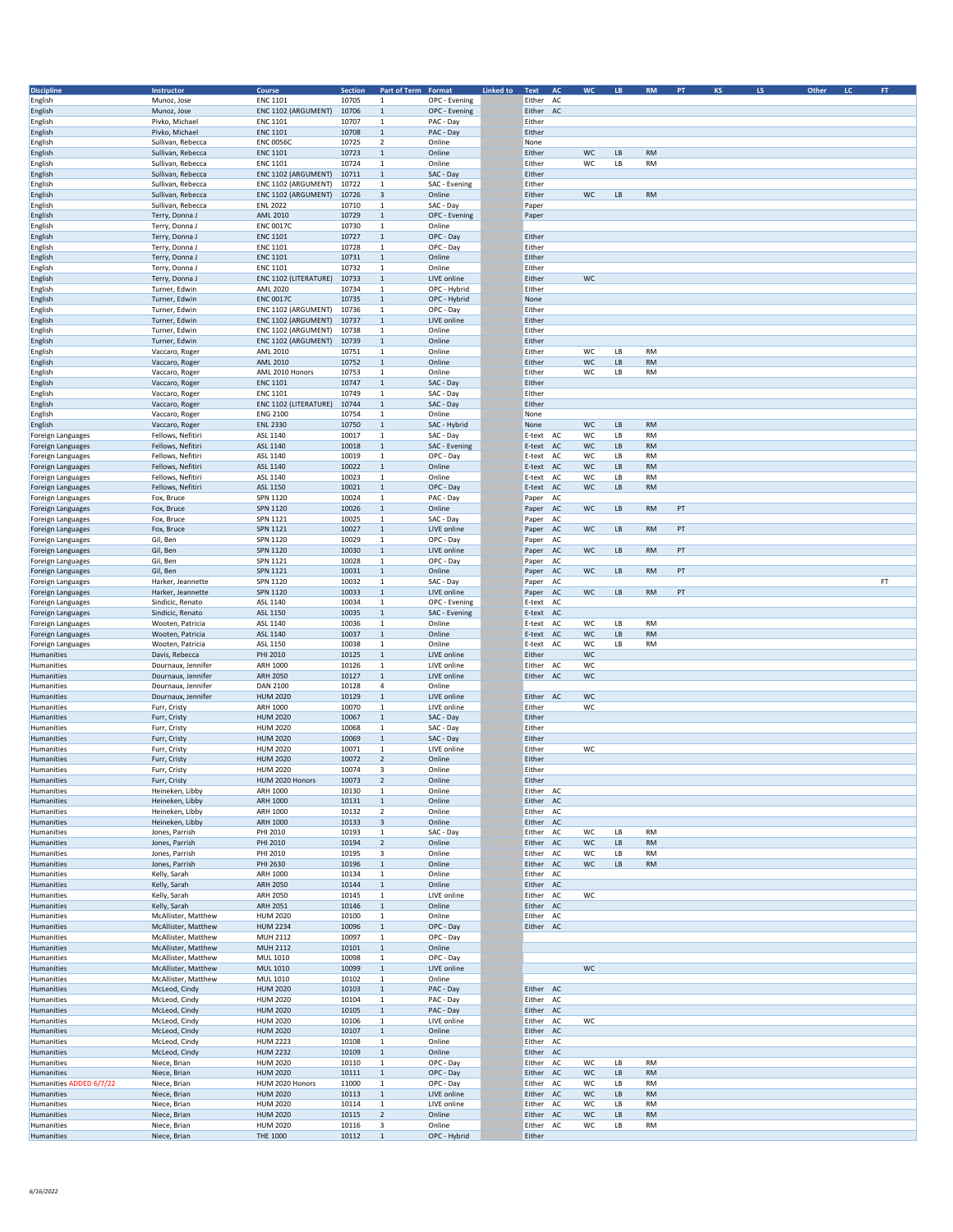| <b>Discipline</b>          | Instructor        | Course          | Section        | Part of Term Format              |               | <b>Linked to</b> | Text<br><b>AC</b> | <b>WC</b> | $\mathsf{L}\mathsf{B}$ | <b>RM</b> | PT | KS | LS. | Other | LC | $\mathsf{FT}$ |
|----------------------------|-------------------|-----------------|----------------|----------------------------------|---------------|------------------|-------------------|-----------|------------------------|-----------|----|----|-----|-------|----|---------------|
| Humanities                 | Ross, Susan       | <b>HUM 2020</b> | 10197          | $\mathbf{1}$                     | SAC - Day     |                  | Either<br>AC      |           |                        |           |    |    |     |       |    |               |
| Humanities                 | Ross, Susan       | <b>HUM 2020</b> | 10198          | $\mathbf 1$                      | SAC - Day     |                  | Either AC         |           |                        |           |    |    |     |       |    |               |
| Humanities                 | Ross, Susan       | <b>HUM 2020</b> | 10199          | $\mathbf{1}$                     | SAC - Day     |                  | Either<br>AC      |           |                        |           |    |    |     |       |    |               |
| Humanities                 | Ross, Susan       | <b>HUM 2220</b> | 10200          | $\mathbf{1}$                     | LIVE online   |                  | Either AC         | WC        |                        |           |    |    |     |       |    |               |
| Humanities                 | Ross, Susan       | <b>HUM 2250</b> | 10201          | $\mathbf{1}$                     | LIVE online   |                  | Either<br>AC      | WC        |                        |           |    |    |     |       |    |               |
| Humanities                 | Savage, Joseph    | <b>HUM 2020</b> | 10147          | $\mathbf{1}$                     | PAC - Day     |                  | Either AC         |           |                        |           |    |    |     |       |    |               |
| Humanities                 | Savage, Joseph    | <b>HUM 2020</b> | 10148          | $\mathbf{1}$                     | PAC - Day     |                  | Either<br>AC      |           |                        |           |    |    |     |       |    |               |
| Humanities                 | Savage, Joseph    | <b>HUM 2020</b> | 10149          | $\mathbf{1}$                     | LIVE online   |                  | Either<br>AC      | WC        |                        |           |    |    |     |       |    |               |
| Humanities                 | Savage, Joseph    | <b>HUM 2020</b> | 10150          | $\mathbf{1}$                     | Online        |                  | Either<br>AC      |           |                        |           |    |    |     |       |    |               |
| Humanities                 | Savage, Joseph    | <b>HUM 2250</b> | 10151          | $\mathbf{1}$                     | Online        |                  | Either<br>AC      |           |                        |           |    |    |     |       |    |               |
| Humanities                 | Savage, Joseph    | <b>REL 2300</b> | 10152          | $\mathbf{1}$                     | Online        |                  | Either            |           |                        |           |    |    |     |       |    |               |
| Humanities                 | Whitmarsh, Jason  | <b>HUM 2020</b> | 10117          | $\overline{1}$                   | OPC - Day     |                  | Either AC         |           |                        |           |    |    |     |       |    |               |
| Humanities                 | Whitmarsh, Jason  | <b>HUM 2020</b> | 10118          | $\mathbf{1}$                     | OPC - Hybrid  |                  | Either<br>AC      |           |                        |           |    |    |     |       |    |               |
| Humanities                 | Whitmarsh, Jason  | <b>HUM 2020</b> | 10122          | $\overline{1}$                   | OPC - Hybrid  |                  | Either<br>AC      |           |                        |           |    |    |     |       |    |               |
| Humanities                 | Whitmarsh, Jason  | <b>HUM 2020</b> | 10123          | $\mathbf{1}$                     | Online        |                  | Either<br>AC      |           |                        |           |    |    |     |       |    |               |
| Humanities                 | Whitmarsh, Jason  | <b>HUM 2220</b> | 10119          | $\mathbf{1}$                     | OPC - Day     |                  | Either<br>AC      |           |                        |           |    |    |     |       |    |               |
| Humanities                 | Whitmarsh, Jason  | <b>HUM 2220</b> | 10124          | $\mathbf{1}$                     | Online        |                  | AC<br>Either      |           |                        |           |    |    |     |       |    |               |
| Humanities                 | Whitmarsh, Jason  | HUM 2220 Honors | 10120          | $\mathbf{1}$                     | OPC - Day     |                  | Either<br>AC      |           |                        |           |    |    |     |       |    |               |
| Humanities                 | Whitmarsh, Jason  | <b>HUM 2310</b> | 10121          | $\mathbf{1}$                     | OPC - Day     |                  | Either            |           |                        |           |    |    |     |       |    |               |
| Mathematics                | Carty, Michael    | MAT 1033        | 10183          | $\overline{1}$                   | OPC - Day     |                  | Either AC         |           |                        |           |    |    |     |       |    |               |
| Mathematics                | Carty, Michael    | MGF 1106        | 10179          | $\mathbf{1}$                     | LIVE online   |                  | AC<br>Either      | WC        | LB                     | <b>RM</b> |    |    |     |       |    |               |
| Mathematics                | Carty, Michael    | <b>STA 2023</b> | 10180          | $\overline{1}$                   | Online        |                  | Either<br>AC      | WC        | LB                     | <b>RM</b> |    |    |     |       |    |               |
| Mathematics                | Carty, Michael    | <b>STA 2023</b> | 10181          | $\overline{2}$                   | Online        |                  | Either<br>AC      | wc        | LB                     | RM        |    |    |     |       |    |               |
| Mathematics                | Carty, Michael    | <b>STA 2023</b> | 10182          | $\overline{3}$                   | Online        |                  | Either<br>AC      | WC        | LB                     | <b>RM</b> |    |    |     |       |    |               |
| Mathematics                | Carty, Michael    | STA 2023        | 10184          | $\mathbf{1}$                     | OPC - Day     |                  | Paper             |           |                        |           |    |    |     |       |    |               |
| Mathematics                | Carty, Michael    | <b>STA 2023</b> | 10185          | $\mathbf{1}$                     | OPC - Hybrid  |                  | Either<br>AC      | WC        | LB                     | <b>RM</b> |    |    |     |       |    |               |
| Mathematics                | Daniels, Stacey   | MAT 0022        | 10188          | $\mathbf{1}$                     | SAC - Day     |                  | Either<br>AC      |           |                        |           |    |    |     |       |    |               |
| Mathematics                | Daniels, Stacey   | MGF 1106        | 10186          | $\overline{2}$                   | SAC - Day     |                  | Either AC         |           |                        |           |    |    |     |       |    |               |
| Mathematics                | Daniels, Stacey   | MGF 1106        | 10189          | $\mathbf{1}$                     | Online        |                  | Either<br>AC      | WC        | LВ                     | <b>RM</b> |    |    |     |       |    |               |
| Mathematics                | Daniels, Stacey   | MGF 1106        | 10190          | 3                                | Online        |                  | Either<br>AC      | WC        | LB                     | <b>RM</b> |    |    |     |       |    |               |
| Mathematics                | Daniels, Stacey   | MGF 1107        | 10187          | 3                                | SAC - Day     |                  | Either<br>AC      |           |                        |           |    |    |     |       |    |               |
| Mathematics                | Eckhardt, Deborah | <b>MAC 1105</b> | 10191          | $\mathbf{1}$                     | PAC - Day     |                  | Either<br>AC      |           |                        |           |    |    |     |       |    |               |
| Mathematics                | Eckhardt, Deborah | MAC 1105        | 10214          | $\mathbf{1}$                     | PAC - Hybrid  |                  | Either<br>AC      |           |                        |           |    |    |     |       |    |               |
| Mathematics                | Eckhardt, Deborah | MAC 1105        | 10217          | $\mathbf{1}$                     | Online        |                  | Either<br>AC      | WC        | LB                     | <b>RM</b> |    |    |     |       |    |               |
| Mathematics                | Eckhardt, Deborah | MAC 1147        | 10192          | $\mathbf{1}$                     | PAC - Day     |                  | Either<br>AC      |           |                        |           |    |    |     |       |    |               |
| Mathematics                | Eckhardt, Deborah | MAT 1033        | 10216          | $\overline{1}$                   | PAC - Day     |                  | Either<br>AC      |           |                        |           |    |    |     |       |    |               |
| Mathematics                | Eckhardt, Deborah | <b>STA 2023</b> | 10215          | $\mathbf{1}$                     | PAC - Day     |                  | Either<br>AC      |           |                        |           |    |    |     |       |    |               |
| Mathematics                | Flanagan, Thomas  | MAC 1105        | 10218          | $\mathbf{1}$                     | OPC - Evening |                  | Paper             |           |                        |           |    |    |     |       |    |               |
| Mathematics                | Flanagan, Thomas  | MAC 1105        | 10219          | $\mathbf{1}$                     | OPC - Day     |                  | Paper             |           |                        |           |    |    |     |       |    |               |
|                            |                   | <b>MAC 2313</b> | 10220          | $\mathbf{1}$                     |               |                  |                   |           |                        |           |    |    |     |       |    |               |
| Mathematics<br>Mathematics | Flanagan, Thomas  | MAT 1033        | 10221          | $\mathbf{1}$                     | OPC - Day     |                  | Paper             |           |                        |           |    |    |     |       |    |               |
|                            | Flanagan, Thomas  |                 |                | $\mathbf{1}$                     | OPC - Day     |                  | Paper             |           |                        |           |    |    |     |       |    |               |
| Mathematics                | Flanagan, Thomas  | MGF 1106        | 10222<br>10223 | $\mathbf{1}$                     | OPC - Day     |                  | Paper             |           |                        |           |    |    |     |       |    |               |
| Mathematics                | Flanagan, Thomas  | MGF 1106        |                | $\mathbf{1}$                     | OPC - Day     |                  | Paper             |           |                        |           |    |    |     |       |    |               |
| Mathematics                | Flanagan, Thomas  | <b>STA 2023</b> | 10224          | $\mathbf{1}$                     | OPC - Day     |                  | Paper             |           |                        |           |    |    |     |       |    |               |
| Mathematics                | Greer, Jessica    | MAT 0022        | 10225          |                                  | PAC - Day     |                  | Either<br>AC      |           |                        |           |    |    |     |       |    |               |
| Mathematics                | Greer, Jessica    | <b>MAT 0055</b> | 10231          | $\overline{2}$<br>$\overline{2}$ | Online        |                  | AC<br>None        | WC        | $\mathsf{L}\mathsf{B}$ | <b>RM</b> |    |    |     |       |    |               |
| Mathematics                | Greer, Jessica    | MAT 0056        | 10232          |                                  | Online        |                  | None<br>AC        | WC        | LB                     | <b>RM</b> |    |    |     |       |    |               |
| Mathematics                | Greer, Jessica    | MAT 1033        | 10228          | $\mathbf{1}$                     | Online        |                  | Either AC         | WC        | LB                     | <b>RM</b> |    |    |     |       |    |               |
| Mathematics                | Greer, Jessica    | MGF 1106        | 10227<br>10226 | $\mathbf{1}$                     | PAC - Hybrid  |                  | Either<br>AC      | WC        | LB                     | <b>RM</b> |    |    |     |       |    |               |
| Mathematics                | Greer, Jessica    | MGF 1107        |                | $\mathbf{1}$                     | PAC - Day     |                  | Either<br>AC      |           |                        |           |    |    |     |       |    |               |
| Mathematics                | Greer, Jessica    | MGF 1107        | 10229          | $\mathbf{1}$                     | Online        |                  | Either<br>AC      | WC        | LB                     | <b>RM</b> |    |    |     |       |    |               |
| Mathematics                | Greer, Jessica    | MGF 1107        | 10230          | $\mathbf{1}$                     | Online        |                  | Either<br>AC      | WC        | LВ                     | <b>RM</b> |    |    |     |       |    |               |
| Mathematics                | Hohrath, Todd     | MAC 1105        | 10233          | $\mathbf{1}$                     | OPC - Day     |                  | Either<br>AC      |           |                        |           |    |    |     |       |    |               |
| Mathematics                | Hohrath, Todd     | MAT 1033        | 10234          | $\mathbf{1}$                     | OPC - Day     |                  | Either AC         |           |                        |           |    |    |     |       |    |               |
| Mathematics                | Hohrath, Todd     | MAT 1033        | 10235          | $\mathbf{1}$                     | OPC - Evening |                  | Either<br>AC      |           |                        |           |    |    |     |       |    |               |
| Mathematics                | Lyons Jr, Philip  | MAC 1147        | 10236          | $\mathbf{1}$                     | OPC - Day     |                  | Either<br>AC      |           |                        |           |    |    |     |       |    |               |
| Mathematics                | Lyons Jr, Philip  | MAC 1147        | 10237          | $\mathbf{1}$                     | OPC - Evening |                  | Either<br>AC      |           |                        |           |    |    |     |       |    |               |
| Mathematics                | Lyons Jr, Philip  | <b>MAC 2233</b> | 10238          | $\mathbf{1}$                     | OPC - Day     |                  | Either<br>AC      |           |                        |           |    |    |     |       |    |               |
| Mathematics                | Lyons Jr, Philip  | MAC 2311        | 10239          | $\mathbf{1}$                     | OPC - Day     |                  | Paper             |           |                        |           |    |    |     |       |    |               |
| Mathematics                | Lyons Jr, Philip  | MAC 2311        | 10240          | $\mathbf{1}$                     | OPC - Day     |                  | Paper             |           |                        |           |    |    |     |       |    |               |
| Mathematics ADDED 6/1/22   | Lyons Jr, Philip  | MAC 2311 Honors | 10996          | $\mathbf{1}$                     | OPC - Day     |                  | Paper             |           |                        |           |    |    |     |       |    |               |
| Mathematics                | Mancil, Michelle  | MAT 0022        | 10241          | $\overline{1}$                   | OPC - Day     |                  | Either<br>AC      |           |                        |           |    |    |     |       |    |               |
| Mathematics                | Metcalf, John     | MAC 1105        | 10246          | $\mathbf{1}$                     | SAC - Day     |                  | Either<br>AC      |           |                        |           |    |    |     |       |    |               |
| Mathematics                | Metcalf, John     | MAC 1105        | 10248          | $\overline{1}$                   | SAC - Day     |                  | Either<br>AC      |           |                        |           |    |    |     |       |    |               |
| Mathematics                | Metcalf, John     | MAC 1105        | 10249          | $\mathbf{1}$                     | LIVE online   |                  | Either<br>AC      | WC        | LB                     | <b>RM</b> |    |    |     |       |    |               |
| Mathematics                | Metcalf, John     | <b>MAC 1147</b> | 10245          |                                  | SAC - Day     |                  | Fither<br>AC      |           |                        |           |    |    |     |       |    |               |
| Mathematics                | Metcalf, John     | MAT 1033        | 10244          | $\mathbf{1}$                     | SAC - Day     |                  | Either AC         |           |                        |           |    |    |     |       |    |               |
| Mathematics                | Metcalf, John     | MAT 1033        | 10247          | $\,$ 1                           | SAC - Day     |                  | Either AC         |           |                        |           |    |    |     |       |    |               |
| Mathematics                | Okasha, Nahed     | MAC 1105        | 10250          | $\mathbf{1}$                     | SAC - Day     |                  | Either AC         |           |                        |           |    |    |     |       |    |               |
| Mathematics                | Okasha, Nahed     | MAC 1105        | 10254          | $\mathbf 1$                      | Online        |                  | Either AC         | WC        | LB                     | <b>RM</b> |    |    |     |       |    |               |
| Mathematics                | Okasha, Nahed     | MAC 1147        | 10252          | $\mathbf{1}$                     | SAC - Day     |                  | Either AC         |           |                        |           |    |    |     |       |    |               |
| Mathematics                | Okasha, Nahed     | <b>STA 2023</b> | 10251          | $\bullet$                        | SAC - Day     |                  | Either AC         |           |                        |           |    |    |     |       |    |               |
| Mathematics                | Okasha, Nahed     | <b>STA 2023</b> | 10253          | $\mathbf{1}$                     | SAC - Evening |                  | Either AC         |           |                        |           |    |    |     |       |    |               |
| Mathematics                | Okasha, Nahed     | <b>STA 2023</b> | 10255          | $\mathbf 1$                      | Online        |                  | Either AC         | WC        | LB                     | <b>RM</b> |    |    |     |       |    |               |
| Mathematics                | Okasha, Nahed     | <b>STA 2023</b> | 10256          | $\mathbf{1}$                     | Online        |                  | Either<br>AC      | WC        | LB                     | RM        |    |    |     |       |    |               |
| Mathematics                | Reed, Traci       | <b>MAC 1105</b> | 10259          | $\mathbf{1}$                     | PAC - Day     |                  | Either AC         |           |                        |           |    |    |     |       |    |               |
| Mathematics                | Reed, Traci       | MAC 1105        | 10262          | $\mathbf{1}$                     | Online        |                  | Either AC         | wc        | LВ                     | <b>RM</b> |    |    |     |       |    |               |
| Mathematics                | Reed, Traci       | MAC 1105        | 10263          | $\mathbf{1}$                     | Online        |                  | Either AC         | WC        | LB                     | <b>RM</b> |    |    |     |       |    |               |
| Mathematics                | Reed, Traci       | MAC 2312        | 10258          | $\mathbf{1}$                     | PAC - Day     |                  | Paper<br>AC       |           |                        |           |    |    |     |       |    |               |
| Mathematics                | Reed, Traci       | MAT 1033        | 10260          | $\mathbf{1}$                     | LIVE online   |                  | Either AC         | WC        | LB                     | <b>RM</b> |    |    |     |       |    |               |
| Mathematics                | Reed, Traci       | MAT 1033        | 10261          | $\mathbf{1}$                     | Online        |                  | Either AC         | WC        | LВ                     | <b>RM</b> |    |    |     |       |    |               |
| Mathematics                | Reed, Traci       | MGF 1106        | 10257          | $\mathbf{1}$                     | PAC - Day     |                  | Either AC         |           |                        |           |    |    |     |       |    |               |
| Mathematics                | Reed, Traci       | MTB 1304        | 10264          | $\mathbf{1}$                     | Online        |                  |                   | WC        | LВ                     | <b>RM</b> |    |    |     |       |    |               |
| Mathematics                | Veczko, William   | MGF 1106        | 10265          | $\mathbf{1}$                     | OPC - Day     |                  | Either AC         |           |                        |           |    |    |     |       |    |               |
| Mathematics                | Veczko, William   | MGF 1106        | 10267          | $\mathbf{1}$                     | OPC - Day     |                  | Either AC         |           |                        |           |    |    |     |       |    |               |
| Mathematics                | Veczko, William   | MGF 1106        | 10269          | $\mathbf{1}$                     | Online        |                  | Either AC         | WC        | LB                     | <b>RM</b> |    |    |     |       |    |               |
| Mathematics                | Veczko, William   | MGF 1106        | 10270          | $\overline{2}$                   | Online        |                  | Either AC         | wc        | LВ                     | <b>RM</b> |    |    |     |       |    |               |
| Mathematics                | Veczko, William   | MGF 1107        | 10266          | $\mathbf{1}$                     | OPC - Day     |                  | Either AC         |           |                        |           |    |    |     |       |    |               |
| Mathematics                | Veczko, William   | MGF 1107        | 10268          | $\mathbf{1}$                     | LIVE online   |                  | Either AC         | WC        | LB                     | <b>RM</b> |    |    |     |       |    |               |
| Mathematics                | Veczko, William   | MGF 1107        | 10271          | 3                                | Online        |                  | Either AC         | WC        | LB                     | <b>RM</b> |    |    |     |       |    |               |
| Mathematics                | Wallace, Tracy    | MAC 1105        | 10273          | $\mathbf{1}$                     | OPC - Day     |                  | Paper             |           |                        |           |    |    |     |       |    |               |
| Mathematics                | Wallace, Tracy    | MAC 1105        | 10274          | $\mathbf{1}$                     | OPC - Day     |                  | Paper             |           |                        |           |    |    |     |       |    |               |
| Mathematics                | Wallace, Tracy    | MAC 1147        | 10272          | $\mathbf{1}$                     | OPC - Day     |                  | Paper             |           |                        |           |    |    |     |       |    |               |
| Mathematics                | Wallace, Tracy    | MAT 0022        | 10275          | $\mathbf{1}$                     | LIVE online   |                  |                   | WC        | LB                     | <b>RM</b> |    |    |     |       |    |               |
| Mathematics                | Wallace, Tracy    | MAT 0022        | 10276          | $\mathbf{1}$                     | Online        |                  |                   | WC        | LB                     | <b>RM</b> |    |    |     |       |    |               |
| Mathematics                | Wallace, Tracy    | MAT 1033        | 10277          | $\mathbf{1}$                     | Online        |                  | Either AC         | WC        | LB                     | <b>RM</b> |    |    |     |       |    |               |
| Mathematics                | Wilson, Mark      | MAC 1105        | 10278          | $\mathbf{1}$                     | SAC - Day     |                  | Either AC         |           |                        |           |    |    |     |       |    |               |
| Mathematics                | Wilson, Mark      | MAC 2233        | 10282          | $\mathbf{1}$                     | SAC - Day     |                  | Either AC         |           |                        |           |    |    |     |       |    |               |
| Mathematics                | Wilson, Mark      | MAC 2312        | 10279          | $\mathbf{1}$                     | SAC - Day     |                  | Paper             |           |                        |           |    |    |     |       |    |               |
| Mathematics                | Wilson, Mark      | MAT 1033        | 10280          | $\mathbf{1}$                     | SAC - Evening |                  | Either AC         |           |                        |           |    |    |     |       |    |               |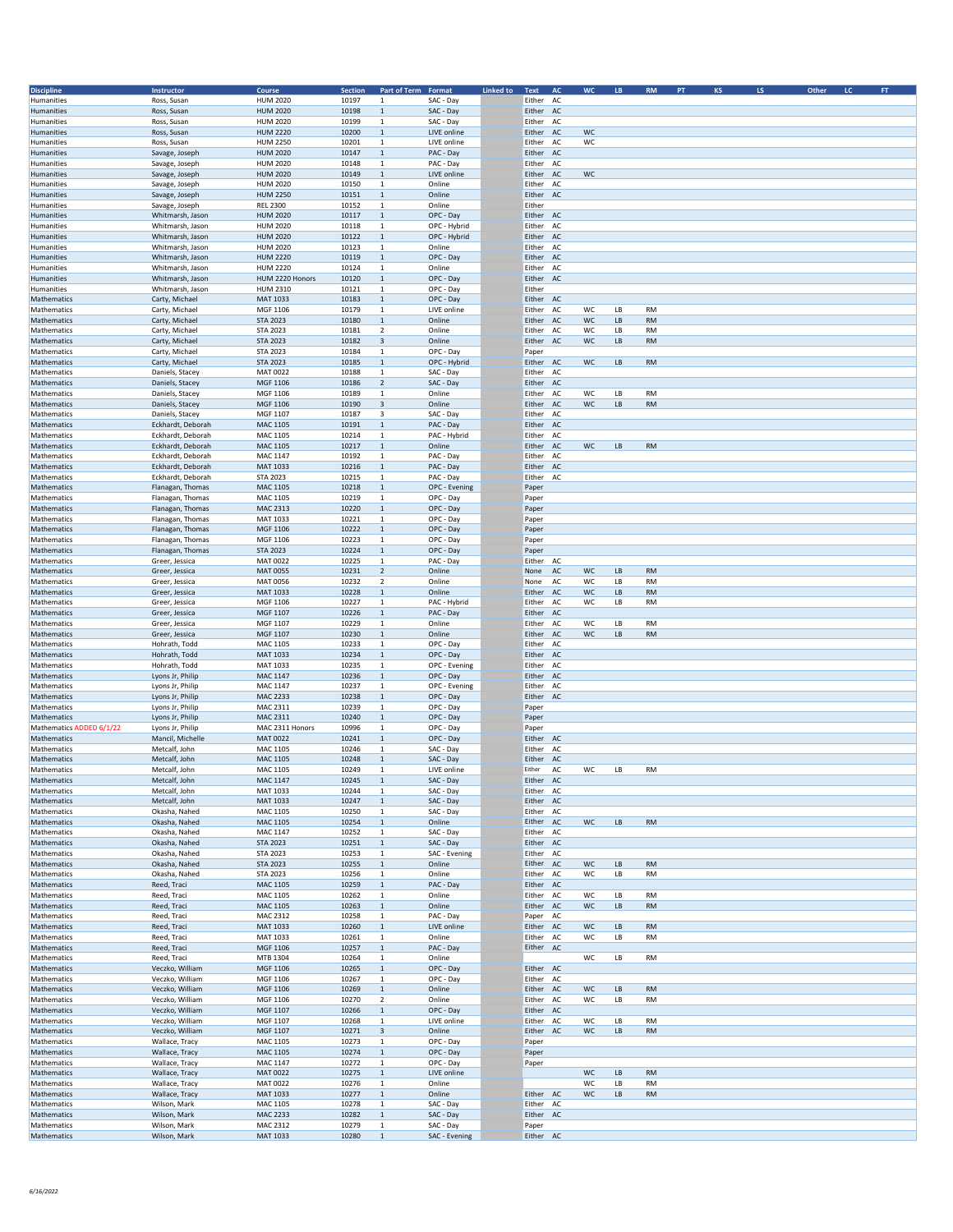| <b>Discipline</b>  | Instructor                              | Course                              | <b>Section</b> | Part of Term Format         |                             | <b>Linked to</b> | Text AC                |                   | <b>WC</b> | LB | <b>RM</b> | PT | KS           | LS. | Other<br>LC. |    | FT. |
|--------------------|-----------------------------------------|-------------------------------------|----------------|-----------------------------|-----------------------------|------------------|------------------------|-------------------|-----------|----|-----------|----|--------------|-----|--------------|----|-----|
| Mathematics        | Wilson, Mark                            | MAT 1033                            | 10281          | $\mathbf{1}$                | SAC - Day                   |                  | Either AC              |                   |           |    |           |    |              |     |              |    |     |
| Mathematics        | Wray, James D                           | <b>MAC 1105</b>                     | 10285          | $\mathbf 1$                 | SAC - Day                   |                  | Either AC              |                   |           |    |           |    |              |     |              |    |     |
| Mathematics        | Wray, James D                           | MAC 1105                            | 10287          | $\mathbf 1$                 | LIVE online                 |                  | Either                 | AC                | WC        | LB | <b>RM</b> |    |              |     |              |    |     |
| Mathematics        | Wray, James D                           | MAT 1033                            | 10283          | $\mathbf 1$                 | PAC - Day                   |                  | Either AC              |                   |           |    |           |    |              |     |              |    |     |
| Mathematics        | Wray, James D                           | MGF 1106                            | 10284          | 1                           | PAC - Day                   |                  | Either                 | AC                |           |    |           |    |              |     |              |    |     |
| Mathematics        | Wray, James D                           | MGF 1106                            | 10286          | $\mathbf 1$                 | SAC - Evening               |                  | Either                 | AC                |           |    |           |    |              |     |              |    |     |
| Science            | Ghosh, Jayanta                          | CHM 1020                            | 10289          | $\mathbf 1$                 | Online                      |                  | Either                 |                   | WC        | LB | <b>RM</b> |    |              | LS  |              |    |     |
| Science            | Ghosh, Jayanta                          | CHM 1020                            | 10331          | $\mathbf 1$                 | OPC - Hybrid                |                  | Either                 |                   |           |    |           |    |              |     |              |    |     |
| Science            | Gibson, Jennifer                        | <b>BSC 1005</b>                     | 10351          | $\mathbf{1}$                | PAC - Day                   |                  | Either                 | None              |           |    |           |    |              |     |              |    |     |
| Science            | Gibson, Jennifer                        | <b>BSC 1005</b>                     | 10352          | $\mathbf{1}$                | PAC - Evening               |                  | Either                 | None              |           |    |           |    |              |     |              |    |     |
| Science            | Gibson, Jennifer                        | <b>BSC 1005L</b>                    | 10353          | $\mathbf 1$                 | PAC - Day                   |                  | Paper                  | None              |           |    |           |    |              |     |              |    |     |
| Science            | Gibson, Jennifer                        | <b>BSC 1005L</b>                    | 10354          | $\mathbf 1$                 | PAC - Evening               |                  | Paper                  | None              |           |    |           |    |              |     |              |    |     |
| Science            | Gibson, Jennifer                        | <b>BSC 2010</b>                     | 10355          | $\mathbf{1}$                | PAC - Day                   |                  | Either                 | None              |           |    |           |    |              |     |              |    |     |
| Science            | Gibson, Jennifer                        | <b>BSC 2010L</b>                    | 10356          | $\mathbf{1}$                | PAC - Day                   |                  | Paper                  | None              |           |    |           |    |              |     |              |    |     |
| Science            | Gibson, Jennifer                        | <b>OCB 1000</b>                     | 10357          | $\mathbf 1$                 | PAC - Day                   |                  | Either                 | None              |           |    |           |    |              |     |              |    |     |
| Science            | Gibson, Jennifer                        | <b>OCB 1000L</b>                    | 10358          | $\mathbf{1}$                | PAC - Day                   |                  | None                   | None              |           |    |           |    |              |     |              |    |     |
| Science            | Hicks, Ransom                           | AST 1002                            | 10290          | $\mathbf 1$                 | Online                      |                  | Either                 | AC                | WC        | LB | <b>RM</b> |    |              |     |              |    |     |
| Science            | Hicks, Ransom                           | AST 1002L                           | 10291          | $\mathbf 1$                 | Online                      |                  | Paper                  | AC                |           |    |           |    |              |     |              |    |     |
| Science            | Hicks, Ransom                           | PHY 1020                            | 10296          | $\mathbf 1$                 | OPC - Hybrid                |                  | None                   | None              |           |    |           |    |              |     |              |    |     |
| Science            | Hicks, Ransom                           | <b>PHY 1020L</b>                    | 10297          | $\mathbf 1$                 | OPC - Day                   |                  | None                   | None              |           |    |           |    |              |     |              |    |     |
| Science            | Hicks, Ransom                           | PHY 1053                            | 10292          | $\mathbf 1$                 | OPC - Day                   |                  | Either                 | AC                |           |    |           |    |              |     |              |    |     |
| Science            | Hicks, Ransom                           | PHY 1053L                           | 10293          | $\mathbf{1}$                | OPC - Day                   |                  | None                   | None              |           |    |           |    |              |     |              |    |     |
| Science            | Hicks, Ransom                           | PHY 2048                            | 10294          | 1                           | OPC - Day                   |                  | Either                 | AC                |           |    |           |    |              |     |              |    |     |
| Science            | Hicks, Ransom                           | <b>PHY 2048L</b>                    | 10295          | $\mathbf{1}$                | OPC - Day                   |                  | None                   | None              |           |    |           |    |              |     |              |    |     |
| Science            | Korsman-Thomas, Breanna                 | <b>BSC 1005</b>                     | 10359          | $\mathbf 1$                 | SAC - Day                   |                  | Either                 | AC                | WC        | LB | <b>RM</b> |    |              |     |              |    |     |
| Science            | Korsman-Thomas, Breanna                 | <b>BSC 1005L</b>                    | 10360          | $\mathbf 1$                 | SAC - Day                   |                  | Paper None             |                   |           |    |           |    |              |     |              |    |     |
| Science            | Korsman-Thomas, Breanna                 | <b>BSC 1005L</b>                    | 10361          | $\mathbf 1$                 | SAC - Evening               |                  | Paper                  | None              |           |    |           |    |              |     |              |    |     |
| Science            | Korsman-Thomas, Breanna                 | <b>EVR 1001C</b>                    | 10362          | $\mathbf 1$<br>$\mathbf{1}$ | SAC - Day                   |                  | Either                 | None              | WC        | LB | <b>RM</b> |    |              |     |              |    |     |
| Science            | Korsman-Thomas, Breanna<br>Larson, Earl | <b>EVR 1001C</b><br><b>MCB 2010</b> | 10363<br>10364 | $\mathbf 1$                 | SAC - Hybrid<br>LIVE online |                  | Either<br>Either       | None              | WC        | LB | <b>RM</b> |    |              |     |              |    |     |
| Science            | Larson, Earl                            | <b>MCB 2010</b>                     | 10365          | $\mathbf{1}$                | Online                      |                  |                        | AC                | WC        | LB | <b>RM</b> |    |              |     |              |    |     |
| Science            | Larson, Earl                            | <b>MCB 2010</b>                     | 10366          | $\mathbf 1$                 | OPC - Day                   |                  | Either<br>Either       | AC<br>AC          | WC        | LB | <b>RM</b> |    |              |     |              |    |     |
| Science            |                                         |                                     |                |                             |                             |                  |                        |                   |           |    |           |    |              |     |              |    |     |
|                    |                                         |                                     |                |                             |                             |                  |                        | AC                |           |    |           |    |              |     |              |    |     |
| Science            | Larson, Earl                            | <b>MCB 2010L</b>                    | 10367          | $\mathbf 1$                 | OPC - Day                   |                  | Paper                  | (Mastering)       | WC        | LB | <b>RM</b> |    |              |     |              | LC |     |
|                    |                                         |                                     |                |                             |                             |                  |                        | AC                |           |    |           |    |              |     |              |    |     |
| Science            | Larson, Earl                            | <b>MCB 2010L</b>                    | 10368          | $\mathbf{1}$                | OPC - Day                   |                  | Paper                  | (Mastering)       | WC        | LB | <b>RM</b> |    |              |     |              | LC |     |
|                    |                                         |                                     |                |                             |                             |                  |                        |                   |           |    |           |    |              |     |              |    |     |
| Science            | Larson, Earl                            | <b>MCB 2010L</b>                    | 10369          | $\mathbf{1}$                | OPC - Evening               |                  | Paper                  | AC<br>(Mastering) | WC        | LB | <b>RM</b> |    |              |     |              | LC |     |
| Science            | Leggett, Jill                           | AST 1002                            | 10298          | $\mathbf 1$                 | Online                      |                  | Either                 | AC                | WC        | LB | <b>RM</b> |    |              |     |              |    |     |
|                    | Leggett, Jill                           | AST 1002L                           | 10299          | $\mathbf 1$                 | Online                      |                  | Paper                  | AC                |           |    |           |    |              | LS  |              |    |     |
| Science<br>Science | Leggett, Jill                           | <b>ESC 1000</b>                     | 10300          | $\mathbf 1$                 | Online                      |                  | Either                 | AC                | <b>WC</b> | LB | <b>RM</b> |    |              | LS  |              |    |     |
| Science            | Leggett, Jill                           | PHY 1053                            | 10301          | $\mathbf 1$                 | PAC - Day                   |                  | Either                 |                   |           |    |           |    |              |     |              |    |     |
| Science            | Leggett, Jill                           | PHY 1053L                           | 10302          | $\mathbf 1$                 | PAC - Day                   |                  | None                   |                   |           |    |           |    |              |     |              |    |     |
| Science            | Leggett, Jill                           | PHY 2048                            | 10303          | $\mathbf 1$                 | PAC - Day                   |                  | Either                 |                   |           |    |           |    |              |     |              |    |     |
| Science            | Leggett, Jill                           | <b>PHY 2048L</b>                    | 10304          | $\mathbf 1$                 | PAC - Day                   |                  | None                   |                   |           |    |           |    |              |     |              |    |     |
| Science            | Mackie, Linda                           | <b>BSC 2085</b>                     | 10370          | $\mathbf{1}$                | SAC - Day                   |                  | Either                 | AC                |           |    |           |    |              |     |              |    |     |
| Science            | Mackie, Linda                           | <b>BSC 2085</b>                     | 10372          | $\overline{2}$              | Online                      | 10373            | Either AC              |                   | WC        | LB | <b>RM</b> | PT |              |     |              |    |     |
| Science            | Mackie, Linda                           | <b>BSC 2085</b>                     | 10374          | $\overline{2}$              | Online                      | 10375            | Either                 | AC                | WC        | LB | RM        | PT |              |     |              |    |     |
| Science            | Mackie, Linda                           | <b>BSC 2085L</b>                    | 10371          | $\mathbf{1}$                | SAC - Day                   |                  | Either                 | AC                |           |    |           |    |              |     |              |    |     |
| Science            | Mackie, Linda                           | <b>BSC 2085L</b>                    | 10373          | $\overline{2}$              | SAC - Evening               | 10372            | Either                 | AC                |           |    |           |    |              |     |              |    |     |
| Science            | Mackie, Linda                           | <b>BSC 2085L</b>                    | 10375          | $\sqrt{2}$                  | Online                      | 10374            | Either AC              |                   |           |    |           |    |              |     |              |    |     |
| Science            | Mackie, Linda                           | <b>BSC 2086</b>                     | 10376          | $\overline{\mathbf{3}}$     | Online                      | 10377            | Either AC              |                   | WC        | LB | <b>RM</b> | PT |              |     |              |    |     |
| Science            | Mackie, Linda                           | <b>BSC 2086</b>                     | 10378          | 3                           | Online                      | 10379            | Either AC              |                   | WC        | LB | RM        | PT |              |     |              |    |     |
| Science            | Mackie, Linda                           | <b>BSC 2086L</b>                    | 10377          | 3                           | SAC - Evening               | 10376            | Either                 | AC                |           |    |           |    |              |     |              |    |     |
| Science            | Mackie, Linda                           | <b>BSC 2086L</b>                    | 10379          | 3                           | Online                      | 10378            | Either AC              |                   |           |    |           |    |              |     |              |    |     |
| Science            | McCaughern-Carucci, James               | <b>BSC 2085</b>                     | 10380          | 1                           | Online                      |                  | Either AC              |                   |           |    |           |    |              |     |              |    |     |
| Science            | McCaughern-Carucci, James               | <b>BSC 2085</b>                     | 10382          | $\,$ 1                      | SAC - Day                   |                  | Either AC              |                   |           |    |           |    |              |     |              |    |     |
| Science            | McCaughern-Carucci, James               | <b>BSC 2085L</b>                    | 10381          | 1                           | Online                      |                  | Paper                  | AC                |           |    |           |    |              |     |              |    |     |
| Science            | McCaughern-Carucci, James               | <b>BSC 2085L</b>                    | 10383          | $\,$ 1                      | SAC - Day                   |                  | Paper                  | AC                |           |    |           |    |              |     |              |    |     |
| Science            | McCaughern-Carucci, James               | <b>BSC 2086</b>                     | 10384          | $\mathbf{1}$                | SAC - Day                   |                  | Either                 | AC                |           |    |           |    |              |     |              |    |     |
| Science            | McCaughern-Carucci, James               | <b>BSC 2086L</b>                    | 10385          | $\mathbf 1$                 | SAC - Day                   |                  | Paper                  | AC                |           |    |           |    |              |     |              |    |     |
| Science            | McCaughern-Carucci, James               | <b>MCB 2010</b>                     | 10386          | $\mathbf{1}$                | SAC - Day                   |                  | Either AC              |                   |           |    |           |    |              |     |              |    |     |
|                    |                                         |                                     |                |                             |                             |                  |                        |                   |           |    |           |    |              |     |              |    |     |
| Science            | McCaughern-Carucci, James               | <b>MCB 2010L</b>                    | 10387          | $\mathbf{1}$                | SAC - Day                   |                  | Paper                  | AC<br>(Mastering  |           |    |           |    |              |     |              |    |     |
|                    |                                         |                                     |                |                             |                             |                  |                        |                   |           |    |           |    |              |     |              |    |     |
| Science            | McLane, Dawn                            | BSC 2085<br><b>BSC 2085</b>         | 10388<br>10391 | $\mathbf 1$                 | Online                      |                  | Either AC              |                   | wc        | LB | RM        |    |              |     |              |    |     |
| Science            | McLane, Dawn                            | <b>BSC 2085</b>                     |                |                             | OPC - Day                   |                  | Either AC<br>Either AC |                   |           |    |           |    |              |     |              |    |     |
| Science<br>Science | McLane, Dawn<br>McLane, Dawn            | <b>BSC 2085L</b>                    | 10392<br>10389 | $\mathbf{1}$<br>$\mathbf 1$ | OPC - Day<br>Online         |                  | Paper AC               |                   | WC        | LB | <b>RM</b> |    |              |     |              |    |     |
| Science            |                                         | <b>BSC 2085L</b>                    | 10393          | 1                           | OPC - Day                   |                  | Paper AC               |                   |           |    |           |    |              |     |              |    |     |
| Science            | McLane, Dawn<br>McLane, Dawn            | <b>BSC 2085L</b>                    | 10394          | $\mathbf{1}$                | OPC - Day                   |                  | Paper AC               |                   |           |    |           |    |              |     |              |    |     |
| Science            | McLane, Dawn                            | <b>BSC 2086</b>                     | 10390          | 1                           | OPC - Day                   |                  | Either AC              |                   |           |    |           |    |              |     |              |    |     |
| Science            | McLane, Dawn                            | <b>BSC 2086</b>                     | 10395          | $\mathbf{1}$                | OPC - Evening               |                  | Either AC              |                   |           |    |           |    |              |     |              |    |     |
| Science            | McLane, Dawn                            | <b>BSC 2086L</b>                    | 10396          | $\mathbf{1}$                | OPC - Evening               |                  | Paper AC               |                   |           |    |           |    |              |     |              |    |     |
| Science            | Meyer, Karen                            | <b>BSC 1005</b>                     | 10397          | $\mathbf 1$                 | Online                      |                  | Either AC              |                   | WC        | LB | <b>RM</b> |    |              |     |              |    |     |
| Science            | Meyer, Karen                            | <b>BSC 1005</b>                     | 10402          | $\mathbf 1$                 | OPC - Day                   |                  | Either AC              |                   |           |    |           |    |              |     |              |    |     |
| Science            | Meyer, Karen                            | <b>BSC 1005L</b>                    | 10403          | $\mathbf{1}$                | OPC - Day                   |                  | Paper None             |                   |           |    |           |    |              |     |              |    |     |
| Science            | Meyer, Karen                            | <b>BSC 1005L</b>                    | 10404          | $\mathbf{1}$                | OPC - Day                   |                  | Paper None             |                   |           |    |           |    |              |     |              |    |     |
|                    |                                         |                                     |                |                             |                             |                  |                        |                   |           |    |           |    |              |     |              |    |     |
| Science            | Meyer, Karen                            | <b>BSC 2010</b>                     | 10405          | $\mathbf{1}$                | OPC - Day                   |                  | Either AC              |                   |           |    |           |    |              |     |              |    |     |
| Science            | Meyer, Karen                            | <b>BSC 2010L</b>                    | 10406          | 1                           | OPC - Day                   |                  | Paper                  | None              |           |    |           |    |              |     |              |    |     |
| Science            | Miller, Catherine                       | <b>BSC 1005</b>                     | 10407          | $\mathbf{1}$                | OPC - Day                   |                  | Either AC              |                   |           |    |           |    |              |     |              |    |     |
| Science            | Miller, Catherine                       | <b>BSC 1005L</b>                    | 10408          | $\mathbf{1}$                | OPC - Day                   |                  | Paper                  | None              |           |    |           |    |              |     |              |    |     |
| Science            | Miller, Catherine                       | <b>BSC 2085</b>                     | 10409          | $\mathbf{1}$                | OPC - Day                   |                  | Either AC              |                   | WC        | LB |           |    |              |     |              |    |     |
| Science            | Miller, Catherine                       | <b>BSC 2085L</b>                    | 10410          | $\mathbf{1}$                | OPC - Day                   |                  | Paper                  | <b>AC</b>         | WC        | LB |           |    |              |     |              |    |     |
| Science            | Miller, David                           | CHM 1020                            | 10305          | $\mathbf{1}$                | PAC - Day                   |                  | Either AC              |                   |           |    |           |    |              |     |              |    |     |
| Science            | Miller, David                           | CHM 1020                            | 10308          | $\frac{1}{2}$               | SAC - Evening               |                  | Either AC              |                   |           |    |           |    |              |     |              |    |     |
| Science            | Miller, David                           | CHM 1045                            | 10306          | $\mathbf 1$                 | PAC - Day                   |                  | Either AC              |                   |           |    |           |    |              |     |              |    |     |
| Science            | Miller, David                           | CHM 1045                            | 10309          | $\mathbf{1}$                | SAC - Day                   |                  | Either AC              |                   |           |    |           |    |              |     |              |    |     |
| Science            | Miller, David                           | CHM 1045L                           | 10307          | $\mathbf{1}$                | PAC - Day                   |                  | None                   | None              |           |    |           |    |              |     |              |    |     |
| Science            | Miller, David                           | CHM 1045L                           | 10310          | $\mathbf{1}$                | SAC - Day                   |                  | None                   | None              |           |    |           |    |              |     |              |    |     |
| Science            | Minckiewicz, Erin K                     | <b>BSC 1005</b>                     | 10411          | $\mathbf{1}$                | Online                      |                  | Either                 |                   |           |    |           |    |              |     |              |    |     |
| Science            | Minckiewicz, Erin K                     | <b>BSC 1005</b>                     | 10413          | $\mathbf 1$                 | SAC - Day                   |                  | Either                 |                   |           |    |           |    |              |     |              |    |     |
|                    |                                         |                                     |                |                             |                             |                  |                        |                   |           |    |           |    | KS           |     |              |    |     |
|                    |                                         |                                     |                |                             |                             |                  |                        |                   |           |    |           |    | (Science     |     |              |    |     |
| Science            | Minckiewicz, Erin K                     | <b>BSC 1005L</b>                    | 10412          | 1                           | Online                      |                  | Paper None             |                   |           |    |           |    | Interactive) |     |              |    |     |
|                    |                                         |                                     |                |                             |                             |                  |                        |                   |           |    |           |    |              |     |              |    |     |
|                    |                                         |                                     |                |                             |                             |                  |                        |                   |           |    |           |    |              |     |              |    |     |
|                    | Minckiewicz, Erin K                     | <b>BSC 1005L</b>                    | 10414          |                             | SAC - Day                   |                  |                        |                   |           |    |           |    |              |     |              |    |     |
| Science            |                                         |                                     |                | $\mathbf{1}$                |                             |                  | Paper None             |                   |           |    |           |    |              |     |              |    |     |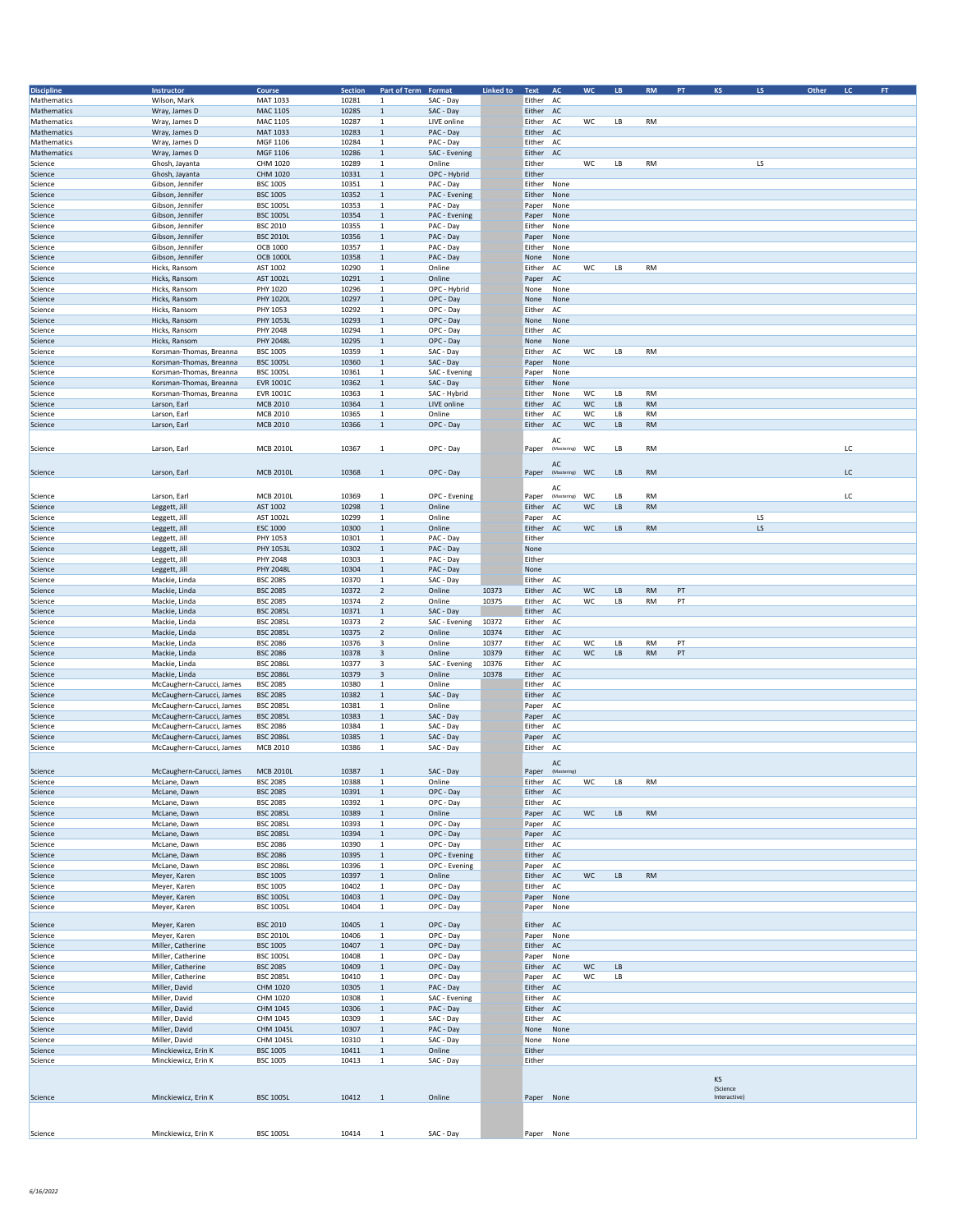| <b>Discipline</b>                | Instructor                                 | Course           | Section | Part of Term Format           |                            | Linked to | Text                   | <b>AC</b>    | <b>WC</b> | LB. | <b>RM</b> | PT | <b>KS</b> | LS. | Other | LC. | <b>FT</b> |
|----------------------------------|--------------------------------------------|------------------|---------|-------------------------------|----------------------------|-----------|------------------------|--------------|-----------|-----|-----------|----|-----------|-----|-------|-----|-----------|
| Science                          | Moore, Claybourne                          | <b>BSC 1005</b>  | 10415   | $\mathbf{1}$                  | SAC - Day                  |           | Either None            |              |           |     |           |    |           |     |       |     |           |
| Science                          | Moore, Claybourne                          | <b>BSC 1005</b>  | 10418   | $\mathbf{1}$                  | SAC - Day                  |           | Either                 | None         |           |     |           |    |           |     |       |     |           |
|                                  |                                            |                  |         |                               |                            |           |                        |              |           |     |           |    |           |     |       |     |           |
| Science                          | Moore, Claybourne                          | <b>BSC 1005L</b> | 10421   | $\mathbf 1$                   | SAC - Day                  |           | Paper                  | None         |           |     |           |    |           |     |       |     |           |
| Science                          | Moore, Claybourne                          | <b>BSC 1005L</b> | 10423   | $\mathbf{1}$                  | SAC - Day                  |           | Paper                  | None         |           |     |           |    |           |     |       |     |           |
| Science                          | Moore, Claybourne                          | <b>BSC 2010</b>  | 10426   | $1\,$                         | SAC - Day                  |           | Either                 | None         |           |     |           |    |           |     |       |     |           |
| Science                          | Moore, Claybourne                          | <b>BSC 2010L</b> | 10428   | $\mathbf{1}$                  | SAC - Day                  |           | Paper                  | None         |           |     |           |    |           |     |       |     |           |
| Science                          | Moore, Karen                               | <b>BSC 2085</b>  | 10434   | $\mathbf 1$                   | Online                     |           | Either                 | AC           | WC        | LB  | <b>RM</b> |    |           |     |       |     |           |
| Science                          | Moore, Karen                               | <b>BSC 2085</b>  | 10440   | $\mathbf 1$                   | OPC - Day                  |           | Either                 | AC           | WC        | LB  | <b>RM</b> |    |           |     |       |     |           |
| Science                          | Moore, Karen                               | <b>BSC 2085</b>  | 10441   | $\mathbf{1}$                  | OPC - Day                  |           | Either AC              |              | WC        | LB  | <b>RM</b> |    |           |     |       |     |           |
| Science                          | Moore, Karen                               | <b>BSC 2085L</b> | 10435   | $\mathbf{1}$                  | Online                     |           | Either                 | AC           | WC        | LB  | <b>RM</b> |    |           |     |       |     |           |
| Science                          | Moore, Karen                               | <b>BSC 2085L</b> | 10443   | $\mathbf 1$                   | OPC - Day                  |           | Either                 | AC           | WC        | LB  | <b>RM</b> |    |           |     |       |     |           |
| Science                          | Moore, Karen                               | <b>BSC 2086</b>  | 10436   | $\mathbf 1$                   | Online                     |           | Either                 | AC           | WC        | LB  | <b>RM</b> |    |           |     |       |     |           |
| Science                          | Moore, Karen                               | <b>BSC 2086</b>  | 10444   | $\mathbf{1}$                  | OPC - Day                  |           | Either                 | AC           | WC        | LB  | <b>RM</b> |    |           |     |       |     |           |
| Science                          | Moore, Karen                               | <b>BSC 2086L</b> | 10445   | $\mathbf{1}$                  | OPC - Day                  |           | Either                 | AC           | WC        | LB  | <b>RM</b> |    |           |     |       |     |           |
|                                  |                                            |                  | 10488   |                               |                            |           |                        |              | WC        |     |           |    |           |     |       |     |           |
| Science                          | Moore, Karen                               | <b>BSC 2086L</b> |         | $\mathbf 1$                   | Online                     |           | Either                 | AC           |           | LB  | <b>RM</b> |    |           |     |       |     |           |
| Science                          | Red, David                                 | PHY 1020         | 10311   | $\mathbf 1$                   | SAC - Hybrid               |           | None                   |              |           |     |           |    |           |     |       |     |           |
| Science                          | Red, David                                 | PHY 1020L        | 10312   | $\mathbf 1$                   | SAC - Evening              |           | None                   |              |           |     |           |    |           |     |       |     |           |
| Science                          | Red, David                                 | PHY 1053         | 10315   | $\mathbf 1$                   | SAC - Day                  |           | Paper                  |              |           |     |           |    |           |     |       |     |           |
| Science                          | Red, David                                 | PHY 1053L        | 10316   | $\mathbf 1$                   | SAC - Day                  |           | None                   |              |           |     |           |    |           |     |       |     |           |
| Science                          | Red, David                                 | PHY 2048         | 10313   | $\mathbf{1}$                  | SAC - Day                  |           | Paper                  |              |           |     |           |    |           |     |       |     |           |
| Science                          | Red, David                                 | <b>PHY 2048L</b> | 10314   | $\mathbf{1}$                  | SAC - Day                  |           | None                   |              |           |     |           |    |           |     |       |     |           |
| Science                          | Roberts, Cory                              | <b>BSC 2085</b>  | 10446   | $\mathbf{1}$                  | PAC - Day                  |           | Either                 | AC           | WC        | LB  | <b>RM</b> |    |           |     |       |     |           |
| Science                          | Roberts, Cory                              | <b>BSC 2085</b>  | 10447   | $\mathbf{1}$                  | PAC - Evening              |           | Either                 | AC           | WC        | LB  | <b>RM</b> |    |           |     |       |     |           |
| Science                          | Roberts, Cory                              | <b>BSC 2085L</b> | 10448   | $\mathbf{1}$                  | PAC - Day                  |           | Paper                  | None         |           |     |           |    |           |     |       |     |           |
| Science                          |                                            | <b>BSC 2085L</b> | 10449   | $\mathbf 1$                   | PAC - Day                  |           |                        |              |           |     |           |    |           |     |       |     |           |
|                                  | Roberts, Cory                              |                  |         |                               |                            |           | Paper                  | None         |           |     |           |    |           |     |       |     |           |
| Science                          | Roberts, Cory                              | <b>BSC 2085L</b> | 10450   | 1                             | PAC - Evening              |           | Paper                  | None         |           |     |           |    |           |     |       |     |           |
| Science                          | Roberts, Cory                              | <b>BSC 2086</b>  | 10451   | $\mathbf 1$                   | PAC - Day                  |           | Either                 | AC           | WC        | LB  | <b>RM</b> |    |           |     |       |     |           |
| Science                          | Roberts, Cory                              | <b>BSC 2086L</b> | 10452   | $\mathbf{1}$                  | PAC - Day                  |           | Paper                  | None         |           |     |           |    |           |     |       |     |           |
| Science                          | Sanford, Marsha                            | <b>EVR 1001C</b> | 10453   | $\mathbf 1$                   | SAC - Evening              |           | Either                 | AC           | WC        | LB  | <b>RM</b> |    |           |     |       |     |           |
| Science                          | Schaefer, Lisa                             | CHM 1020         | 10317   | $\mathbf{1}$                  | Online                     |           | Either                 | AC           | WC        | LB  | <b>RM</b> |    |           | LS  |       |     |           |
| Science                          | Schaefer, Lisa                             | CHM 1020         | 10319   | $\mathbf 1$                   | SAC - Day                  |           | Either                 | AC           |           |     |           |    |           |     |       |     |           |
| Science                          | Schaefer, Lisa                             | CHM 1045         | 10318   | $\mathbf{1}$                  | Online                     |           | Either                 | AC           | WC        | LB  | <b>RM</b> |    |           |     |       |     |           |
| Science                          | Schaefer, Lisa                             | CHM 1045         | 10320   | $\mathbf 1$                   | SAC - Day                  |           | Either                 | AC           |           |     |           |    |           |     |       |     |           |
| Science                          | Schaefer, Lisa                             | CHM 1045L        | 10321   | $\overline{1}$                | SAC - Day                  |           | None                   | None         |           |     |           |    |           |     |       |     |           |
|                                  |                                            |                  | 10322   |                               |                            |           |                        |              |           |     |           |    |           |     |       |     |           |
| Science                          | Schaefer, Lisa                             | CHM 1045L        |         | $\mathbf 1$                   | SAC - Evening              |           | None                   | None         |           |     |           |    |           |     |       |     |           |
| Science                          | Skelton, Jerry                             | CHM 1020         | 10324   | $\mathbf 1$                   | OPC - Day                  |           | Either                 |              |           |     |           |    |           |     |       |     |           |
| Science                          | Skelton, Jerry                             | CHM 1045         | 10326   | $\mathbf{1}$                  | OPC - Day                  |           | Either                 |              |           |     |           |    |           |     |       |     |           |
| Science                          | Skelton, Jerry                             | CHM 1045L        | 10327   | $\mathbf{1}$                  | OPC - Day                  |           | None                   | AC           |           |     |           |    |           |     |       |     |           |
| Science                          | Skelton, Jerry                             | CHM 1045L        | 10328   | $\mathbf{1}$                  | OPC - Day                  |           | None                   | AC           |           |     |           |    |           |     |       |     |           |
| Science                          | Skelton, Jerry                             | CHM 1046         | 10323   | 1                             | OPC - Day                  |           | Either                 |              |           |     |           |    |           |     |       |     |           |
| Science                          | Skelton, Jerry                             | CHM 1046L        | 10325   | $\mathbf 1$                   | OPC - Day                  |           | None                   |              |           |     |           |    |           |     |       |     |           |
| Science                          | Skelton, Jerry                             | CHM 2210         | 10330   | $\mathbf 1$                   | Online                     |           | Either                 |              |           |     |           |    |           |     |       |     |           |
| Science                          | Skelton, Jerry                             | <b>CHM 2210L</b> | 10329   | $\mathbf 1$                   | OPC - Evening              |           | None                   | AC           |           |     |           |    |           |     |       |     |           |
|                                  |                                            |                  |         |                               |                            |           |                        |              |           |     |           |    |           |     |       |     |           |
| Science                          | Smith Jr, Dana                             | <b>BSC 2085</b>  | 10454   | $\mathbf 1$                   | SAC - Day                  |           | Either                 | AC           |           |     |           |    |           |     |       |     |           |
| Science                          | Smith Jr, Dana                             | <b>BSC 2085</b>  | 10455   | $\mathbf{1}$                  | SAC - Day                  |           | Either                 | AC           |           |     |           |    |           |     |       |     |           |
| Science                          | Smith Jr, Dana                             | <b>BSC 2085</b>  | 10456   | 1                             | SAC - Evening              |           | Either                 | AC           |           |     |           |    |           |     |       |     |           |
| Science                          | Smith Jr, Dana                             | <b>BSC 2085L</b> | 10457   | $\mathbf{1}$                  | SAC - Day                  |           | Paper                  | None         |           |     |           |    |           |     |       |     |           |
| Science                          | Smith Jr, Dana                             | <b>BSC 2085L</b> | 10458   | 1                             | SAC - Day                  |           | Paper                  | None         |           |     |           |    |           |     |       |     |           |
| Science                          | Smith Jr, Dana                             | <b>BSC 2085L</b> | 10459   | $\mathbf{1}$                  | SAC - Evening              |           | Paper                  | None         |           |     |           |    |           |     |       |     |           |
| Science                          | Smith Jr, Dana                             | <b>BSC 2086</b>  | 10460   | $\mathbf{1}$                  | SAC - Day                  |           | Either                 | AC           |           |     |           |    |           |     |       |     |           |
| Science                          | Smith Jr, Dana                             | <b>BSC 2086L</b> | 10461   | $\mathbf{1}$                  | SAC - Day                  |           | Paper                  | None         |           |     |           |    |           |     |       |     |           |
|                                  |                                            |                  |         |                               |                            |           |                        |              |           |     |           |    |           |     |       |     |           |
|                                  |                                            |                  |         |                               |                            |           | Lecture                |              |           |     |           |    |           |     |       |     |           |
|                                  |                                            |                  |         |                               |                            |           | Either                 |              |           |     |           |    |           |     |       |     |           |
|                                  |                                            |                  |         |                               |                            |           | Lab:                   |              |           |     |           |    |           |     |       |     |           |
| Science                          | Sutton, Misty                              | <b>BSC 1020C</b> | 10462   | 1                             | OPC - Hybrid               |           | Paper                  | AC           | wc        | LB  | RM        |    |           |     |       |     |           |
|                                  |                                            |                  |         |                               |                            |           | Lecture                |              |           |     |           |    |           |     |       |     |           |
|                                  |                                            |                  |         |                               |                            |           | Either                 |              |           |     |           |    |           |     |       |     |           |
|                                  |                                            |                  |         |                               |                            |           | Lab:                   |              |           |     |           |    |           |     |       |     |           |
| Science                          | Sutton, Misty                              | <b>BSC 1020C</b> | 10463   | $\mathbf{1}$                  | OPC - Hybrid               |           | Paper                  | AC           | WC        | LB  | <b>RM</b> |    |           |     |       |     |           |
| Science                          | Sutton, Misty                              | <b>BSC 2085</b>  | 10464   | $\mathbf{1}$                  | OPC - Day                  |           | Either                 | AC           | WC        | LB  | <b>RM</b> |    |           |     |       |     |           |
| Science                          | Sutton, Misty                              | <b>BSC 2085</b>  | 10465   | $\mathbf 1$                   | OPC - Hybrid               |           | Either                 | AC           | WC        | LВ  | <b>RM</b> |    |           |     |       |     |           |
|                                  |                                            |                  |         | $\mathbf{1}$                  |                            |           |                        | AC           | WC        | LB  | <b>RM</b> |    |           |     |       |     |           |
| Science                          | Sutton, Misty                              | <b>BSC 2085L</b> | 10466   |                               | OPC - Day                  |           | Paper                  |              |           |     |           |    |           |     |       |     |           |
| Science                          | Sutton, Misty                              | <b>BSC 2085L</b> | 10467   | $1\,$                         | OPC - Evening              |           | Paper                  | AC           | WC        | LB  | <b>RM</b> |    |           |     |       |     |           |
| Science                          | Sutton, Misty                              | <b>BSC 2086L</b> | 10468   | $\mathbf{1}$                  | OPC - Day                  |           | Paper                  | AC           | WC        | LB  | <b>RM</b> |    |           |     |       |     |           |
| Science                          | Van Vliet, Kim                             | <b>BSC 2010</b>  | 10469   | $\mathbf{1}$                  | LIVE online                |           | Either                 | AC           | WC        | LB  | <b>RM</b> |    |           |     |       |     |           |
| Science                          | Van Vliet, Kim                             | <b>BSC 2010L</b> | 10472   |                               | PAC - Day                  |           | Paper                  | None         |           |     |           |    |           |     |       |     |           |
| Science                          | Van Vliet, Kim                             | <b>BSC 2085</b>  | 10470   | $\mathbf 1$                   | LIVE online                |           | Either AC              |              | WC        | LB  | <b>RM</b> |    |           |     |       |     |           |
| Science                          | Van Vliet, Kim                             | <b>MCB 2010</b>  | 10471   | $\mathbf 1$                   | LIVE online                |           | Either                 | AC           | WC        | LB  | <b>RM</b> |    |           |     |       |     |           |
| Science                          | Van Vliet, Kim                             | <b>MCB 2010L</b> | 10473   | $\mathbf 1$                   | PAC - Day                  |           | Paper None             |              |           |     |           |    |           |     |       |     |           |
|                                  |                                            |                  |         |                               |                            |           |                        |              |           |     |           |    |           |     |       |     |           |
|                                  |                                            |                  |         |                               |                            |           | Lecture                |              |           |     |           |    |           |     |       |     |           |
|                                  |                                            |                  |         |                               |                            |           | Either                 |              |           |     |           |    |           |     |       |     |           |
|                                  |                                            |                  |         |                               |                            |           | Lab:                   |              |           |     |           |    |           |     |       |     |           |
| Science                          | Williams, Werner                           | <b>BSC 1020C</b> | 10474   | 1                             | SAC - Day                  |           | Paper                  | None         |           |     |           |    |           |     |       |     |           |
| Science                          | Williams, Werner                           | <b>BSC 2010</b>  | 10475   | $\mathbf 1$                   | SAC - Day                  |           | Either                 | None         |           |     |           |    |           |     |       |     |           |
| Science                          | Williams, Werner                           | <b>BSC 2010L</b> | 10476   | $\mathbf{1}$                  | SAC - Day                  |           | Paper                  | None         |           |     |           |    |           |     |       |     |           |
| Science                          | Williams, Werner                           | <b>MCB 2010</b>  | 10477   | $\mathbf{1}$                  | SAC - Evening              |           | Either                 | None         |           |     |           |    |           |     |       |     |           |
| Science                          | Williams, Werner                           | <b>MCB 2010L</b> | 10478   | $\mathbf{1}$                  | SAC - Evening              |           | Paper                  | None         |           |     |           |    |           |     |       |     |           |
| Science                          | Wright, Catherine                          | <b>BSC 2010</b>  | 10479   | $\mathbf{1}$                  | Online                     |           | Either                 | AC           | WC        | LB  | <b>RM</b> |    |           |     |       |     |           |
| Science                          | Wright, Catherine                          | <b>BSC 2010</b>  | 10480   | 1                             | OPC - Day                  |           | Either                 | AC           | WC        | LB  | <b>RM</b> |    |           |     |       |     |           |
| Science                          |                                            | <b>BSC 2010L</b> | 10481   | $\mathbf{1}$                  |                            |           |                        |              |           |     |           |    |           |     |       |     |           |
| Science                          | Wright, Catherine<br>Wright, Catherine     | <b>BSC 2010L</b> | 10482   | 1                             | OPC - Day<br>OPC - Evening |           | Paper                  | None<br>None |           |     |           |    |           |     |       |     |           |
|                                  |                                            |                  |         |                               |                            |           | Paper                  |              |           |     |           |    |           |     |       |     |           |
| Science                          | Wright, Catherine                          | <b>BSC 2011</b>  | 10483   | $\mathbf{1}$                  | OPC - Day                  |           | Either                 | AC           | WC        | LB  | <b>RM</b> |    |           |     |       |     |           |
| Science                          | Wright, Catherine                          | <b>BSC 2011L</b> | 10484   | $\mathbf{1}$                  | OPC - Day                  |           | Paper                  | None         |           |     |           |    |           |     |       |     |           |
| Social Science                   | Barnett, Morgan                            | <b>DEP 2004</b>  | 10570   | $\mathbf 1$                   | Online                     |           | Either                 |              |           |     |           |    |           |     |       |     |           |
| Social Science                   | Barnett, Morgan                            | <b>DEP 2302</b>  | 10571   | $\mathbf{1}$                  | Online                     |           | Either                 |              |           |     |           |    |           |     |       |     |           |
| Social Science                   | Barnett, Morgan                            | PSY 2012         | 10572   | $\mathbf{1}$                  | Online                     |           | Either                 |              |           |     |           |    |           |     |       |     |           |
| Social Science                   | Barnett, Morgan                            | PSY 2012         | 10573   | 1                             | Online                     |           | Either                 |              |           |     |           |    |           |     |       |     |           |
| Social Science                   | Berger, Russell                            | PSY 2012         | 10574   | $1\,$                         | SAC - Day                  |           | E-text                 |              |           |     |           |    |           |     |       |     |           |
| Social Science                   | Blanco-Davila, Julie                       | SYG 1000         | 10575   | $\mathbf{1}$                  | LIVE online                |           | Either                 |              | WC        |     |           |    |           |     |       |     |           |
| Social Science                   | Blanco-Davila, Julie                       | SYG 1000         | 10577   |                               | Online                     |           | Either                 |              |           |     |           |    |           |     |       |     |           |
|                                  |                                            |                  |         | $\overline{2}$                |                            |           |                        |              |           |     |           |    |           |     |       |     |           |
| Social Science                   | Blanco-Davila, Julie                       | SYG 1000         | 10578   | $\overline{1}$                | SAC - Day                  |           | Either                 |              |           |     |           |    |           |     |       |     |           |
| Social Science                   | Blanco-Davila, Julie                       | SYG 1000         | 10579   | $\mathbf{1}$                  | SAC - Day                  |           | Either                 |              |           |     |           |    |           |     |       |     |           |
| Social Science                   | Blanco-Davila, Julie                       | SYG 1000         | 10580   | $\mathbf 1$                   | SAC - Day                  |           | Either                 |              |           |     |           |    |           |     |       |     |           |
| Social Science ADDED 5/16/22     | Blanco-Davila, Julie                       | SYG 1000         | 10818   | $\mathsf 3$                   | Online                     |           | Either                 |              |           |     |           |    |           |     |       |     |           |
| Social Science CANCELLED 5/16/22 | Blanco Davila, Julie                       | SYG 1430         | 10576   | $\textcolor{red}{\textbf{1}}$ | Online                     |           | Either                 |              |           |     |           |    |           |     |       |     |           |
| Social Science                   | Carboni Jr, Anthony                        | CLP 2140         | 10493   | $\mathbf{1}$                  | OPC - Day                  |           | Either                 |              |           |     |           |    |           |     |       |     |           |
| Social Science                   | Carboni Jr, Anthony                        | <b>DEP 2004</b>  | 10494   | $\mathbf 1$                   | OPC - Day                  |           | Either                 |              |           |     |           |    |           |     |       |     |           |
| Social Science                   | Carboni Jr, Anthony                        | PSY 2012         | 10495   | $\mathbf{1}$                  | OPC - Day                  |           | E-text AC              |              |           |     |           |    |           |     |       |     |           |
|                                  |                                            |                  |         |                               | OPC - Day                  |           |                        |              |           |     |           |    |           |     |       |     |           |
| Social Science                   | Carboni Jr, Anthony<br>Carboni Jr, Anthony | PSY 2012         | 10496   | $\overline{1}$                |                            |           | E-text AC<br>E-text AC |              |           |     |           |    |           |     |       |     |           |
| Social Science                   |                                            | <b>PSY 2012</b>  | 10497   | $\mathbf 1$                   | OPC - Evening              |           |                        |              |           |     |           |    |           |     |       |     |           |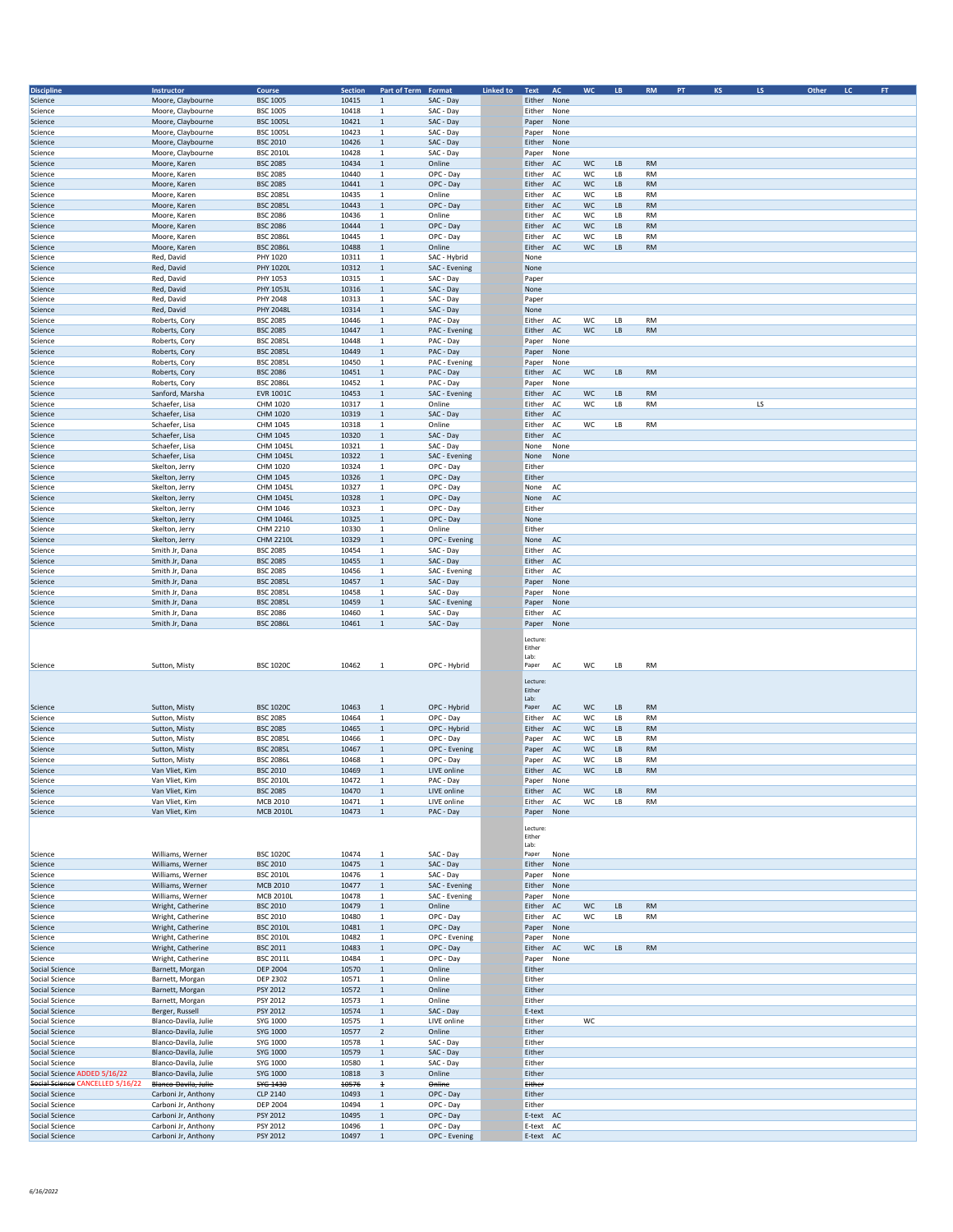| <b>Discipline</b>                              | Instructor                               | Course                             | <b>Section</b> | Part of Term Format                     |                            | Linked to | Text                   | AC       | <b>WC</b> | LB       | <b>RM</b>              | PT | <b>KS</b> | LS. | Other<br>$\mathsf{LC}$ | $\mathsf{FT}$ |
|------------------------------------------------|------------------------------------------|------------------------------------|----------------|-----------------------------------------|----------------------------|-----------|------------------------|----------|-----------|----------|------------------------|----|-----------|-----|------------------------|---------------|
| Social Science                                 | Clark, Benjamin                          | <b>DEP 2004</b>                    | 10498          | 1                                       | SAC - Hybrid               |           | Either                 |          | WC        | LB       | <b>RM</b>              |    |           |     |                        |               |
| <b>Social Science</b>                          | Clark, Benjamin                          | <b>DEP 2004</b>                    | 10499          | $\,$ 1                                  | Online                     |           | Either                 |          | WC        | LВ       | <b>RM</b>              |    |           |     |                        |               |
| Social Science                                 | Clark, Benjamin                          | PSY 2012                           | 10500          | 1                                       | Online                     |           | Either                 |          | WC        | LB       | <b>RM</b>              |    |           |     |                        |               |
| Social Science                                 | Clark, Benjamin                          | PSY 2012                           | 10501          | $\mathbf 1$                             | Online                     |           | Either                 |          | WC        | LB       | <b>RM</b>              |    |           |     |                        |               |
| Social Science                                 | Giacomelli, Cheryl                       | <b>DEP 2004</b>                    | 10581          | 1                                       | SAC - Day                  |           | E-text                 |          |           |          |                        |    |           |     |                        |               |
| <b>Social Science</b>                          | Giacomelli, Cheryl                       | <b>DEP 2004</b>                    | 10582          | $\mathbf{1}$                            | SAC - Day                  |           | E-text                 |          |           |          |                        |    |           |     |                        |               |
| Social Science                                 | Giacomelli, Cheryl                       | PSY 2012                           | 10583          | $\mathbf{1}$                            | SAC - Day                  |           | Either                 |          |           |          |                        |    |           |     |                        |               |
| Social Science                                 | Giacomelli, Cheryl                       | PSY 2012                           | 10584          | $\mathbf{1}$                            | SAC - Day                  |           | Either                 |          |           |          |                        |    |           |     |                        |               |
| Social Science<br><b>Social Science</b>        | Giacomelli, Cheryl<br>Giddings, Matthew  | PSY 2012<br><b>AMH 2010</b>        | 10585<br>10586 | 1<br>$\,$ 1                             | SAC - Evening<br>Online    |           | Either<br>Either       |          | WC        | LB       | <b>RM</b>              |    |           |     |                        |               |
| Social Science                                 | Giddings, Matthew                        | AMH 2010                           | 10587          | 1                                       | SAC - Day                  |           | Either                 |          | WC        | LB       | <b>RM</b>              |    |           |     |                        |               |
| Social Science                                 | Giddings, Matthew                        | <b>AMH 2020</b>                    | 10588          | $\mathbf 1$                             | SAC - Day                  |           | Either                 |          | WC        | LВ       | <b>RM</b>              |    |           |     |                        |               |
| Social Science                                 | Giddings, Matthew                        | <b>WOH 1022</b>                    | 10589          | $\mathbf 1$                             | SAC - Day                  |           | Either                 |          | WC        | LB       | <b>RM</b>              |    |           |     |                        |               |
| <b>Social Science</b>                          | Giles, Eric                              | <b>ANT 2000</b>                    | 10590          | $\mathbf{1}$                            | Online                     |           | Either                 | AC       | WC        | LB       | <b>RM</b>              |    |           |     |                        |               |
| Social Science                                 | Giles, Eric                              | ANT 2100                           | 10591          | $\mathbf{1}$                            | Online                     |           | Either                 |          | WC        | LB       | <b>RM</b>              |    |           |     |                        |               |
| Social Science                                 | Gordon, James                            | POS 1041                           | 10592          | $\mathbf 1$                             | SAC - Evening              |           | Paper                  |          |           |          |                        |    |           |     |                        |               |
| Social Science                                 | Griffith, James                          | <b>DEP 2004</b>                    | 10593          | $\mathbf{1}$                            | Online                     |           | E-text                 |          |           |          |                        |    |           |     |                        |               |
| <b>Social Science</b>                          | Griffith, James                          | PSY 2012                           | 10594          | $\mathbf 1$                             | LIVE online                |           | Either                 |          | <b>WC</b> |          |                        |    |           |     |                        |               |
| Social Science<br><b>Social Science</b>        | Harvey, Anna                             | PSY 2012                           | 10595<br>10601 | $\mathbf{1}$<br>$\mathbf 1$             | Online<br>LIVE online      |           | Either<br>Either       |          | WC        |          |                        |    |           |     |                        |               |
| Social Science                                 | Hudson, Tyler<br>Hudson, Tyler           | CLP 2140<br><b>DEP 2004</b>        | 10596          | $\mathbf 1$                             | PAC - Day                  |           | Either                 |          |           |          |                        |    |           |     |                        |               |
| Social Science CANCELLED 6/16/22               | Hudson, Tyler                            | <b>DEP 2004</b>                    | 10600          | $\ddagger$                              | <b>LIVE online</b>         |           | Either                 |          | ₩€        |          |                        |    |           |     |                        |               |
| Social Science ADDED 6/16/22                   | Hudson, Tyler                            | <b>DEP 2004</b>                    | 11014          | $\mathbf{1}$                            | LIVE online                |           | Either                 |          | WC        |          |                        |    |           |     |                        |               |
| Social Science                                 | Hudson, Tyler                            | PSY 2012                           | 10597          | $\mathbf{1}$                            | PAC - Day                  |           | Either                 |          |           |          |                        |    |           |     |                        |               |
| Social Science                                 | Hudson, Tyler                            | PSY 2012                           | 10598          | $\mathbf{1}$                            | PAC - Day                  |           | Either                 |          |           |          |                        |    |           |     |                        |               |
| Social Science                                 | Hudson, Tyler                            | PSY 2012                           | 10599          | $\mathbf{1}$                            | LIVE online                |           | Either                 |          | WC        |          |                        |    |           |     |                        |               |
| Social Science                                 | Killmer, Christopher                     | AMH 1070                           | 10502          | $\mathbf{1}$                            | Online                     |           | Paper                  |          | WC        | LВ       | RM                     |    |           |     |                        |               |
| Social Science                                 | Killmer, Christopher                     | <b>AMH 2010</b>                    | 10503          | $\mathbf 1$                             | PAC - Day                  |           | Either                 |          |           |          |                        |    |           |     |                        |               |
| Social Science                                 | Killmer, Christopher                     | <b>AMH 2010</b>                    | 10504          | $\mathbf 1$                             | LIVE online                |           | Paper                  |          | WC        | LВ       | <b>RM</b>              |    |           |     |                        |               |
| Social Science                                 | Killmer, Christopher                     | <b>AMH 2020</b>                    | 10505          | $\mathbf{1}$                            | LIVE online                |           | Paper                  |          | WC        | LB       | <b>RM</b>              |    |           |     |                        |               |
| Social Science                                 | Killmer, Christopher                     | <b>AMH 2020</b>                    | 10506          | $\mathbf{1}$                            | PAC - Day                  |           | Either                 |          |           |          |                        |    |           |     |                        |               |
| Social Science                                 | Latta, Dustin                            | ECO 1931<br>ECO 2013               | 10515<br>10508 | 3<br>$\mathbf{1}$                       | Online<br>PAC - Day        |           | Paper<br>Either        |          | WC<br>WC  | LB<br>LВ | <b>RM</b><br><b>RM</b> |    |           |     |                        |               |
| Social Science<br>Social Science               | Latta, Dustin<br>Latta, Dustin           | ECO 2013                           | 10510          | $\mathbf{1}$                            | SAC - Day                  |           | Either                 | AC<br>AC | WC        | LB       | <b>RM</b>              |    |           |     |                        |               |
| Social Science                                 | Latta, Dustin                            | ECO 2013                           | 10511          | $\mathbf{1}$                            | LIVE online                |           | Either                 | AC       | WC        | LВ       | <b>RM</b>              |    |           |     |                        |               |
| Social Science                                 | Latta, Dustin                            | ECO 2013                           | 10512          | $\mathbf{1}$                            | Online                     |           | Either AC              |          | WC        | LB       | <b>RM</b>              |    |           |     |                        |               |
| <b>Social Science</b>                          | Latta, Dustin                            | ECO 2013                           | 10513          | $\mathbf 1$                             | Online                     |           | Either AC              |          | WC        | LB       | <b>RM</b>              |    |           |     |                        |               |
| Social Science                                 | Latta, Dustin                            | ECO 2013 Honors                    | 10640          | $\mathbf 1$                             | Online                     |           | Either                 | AC       | WC        | LB       | <b>RM</b>              |    |           |     |                        |               |
| Social Science                                 | Latta, Dustin                            | ECO 2023                           | 10509          | $\mathbf{1}$                            | SAC - Day                  |           | Either                 | AC       | WC        | LB       | <b>RM</b>              |    |           |     |                        |               |
| Social Science                                 | Latta, Dustin                            | ECO 2023                           | 10514          | $\mathbf{1}$                            | Online                     |           | Either AC              |          | WC        | LB       | <b>RM</b>              |    |           |     |                        |               |
| Social Science CANCELLED 5/25/22               | Latta, Dustin                            | SYG 1000                           | 10507          | $\overline{1}$                          | PAC-Day                    |           | Either                 | AC       | ₩€        | ₩        | <b>RM</b>              |    |           |     |                        |               |
| Social Science                                 | Little, Mark                             | <b>AMH 2010</b>                    | 10603          | $\mathbf{1}$                            | SAC - Evening              |           | Either                 |          |           |          |                        |    |           |     |                        |               |
| Social Science                                 | Little, Mark                             | AMH 2010                           | 10605          | $\mathbf{1}$                            | Online                     |           | Either                 | AC       |           |          |                        | PT |           |     |                        |               |
| Social Science                                 | Little, Mark                             | <b>AMH 2020</b><br><b>AMH 2020</b> | 10602<br>10604 | $\mathbf 1$<br>$\mathbf{1}$             | SAC - Day                  |           | Either<br>Either       |          |           |          |                        |    |           |     |                        |               |
| Social Science<br>Social Science               | Little, Mark<br>Little, Mark             | <b>AMH 2020</b>                    | 10606          | $\mathbf 1$                             | SAC - Evening<br>Online    |           | Either                 | AC       |           |          |                        | PT |           |     |                        |               |
| Social Science                                 | Maggio, James                            | POS 1041                           | 10755          | $\mathbf{1}$                            | PAC - Day                  |           | Either                 |          |           |          |                        |    |           |     |                        |               |
| Social Science                                 | Maggio, James                            | POS 1041                           | 10756          | $\mathbf{1}$                            | SAC - Day                  |           | Either                 |          |           |          |                        |    |           |     |                        |               |
| Social Science                                 | Maggio, James                            | POS 1041                           | 10757          | $\mathbf{1}$                            | SAC - Day                  |           | Either                 |          |           |          |                        |    |           |     |                        |               |
| Social Science                                 | Maggio, James                            | POS 1041                           | 10759          | $\mathbf{1}$                            | Online                     |           | Either                 |          |           |          |                        |    |           |     |                        |               |
| Social Science                                 | Maggio, James                            | POS 1041                           | 10760          | $\overline{2}$                          | Online                     |           | Either                 |          |           |          |                        |    |           |     |                        |               |
| Social Science<br>Social Science               | Maggio, James                            | POS 1041<br>POT 2002               | 10761<br>10758 | $\overline{\mathbf{3}}$<br>1            | Online<br>LIVE online      |           | Either<br>Either       |          | WC        |          |                        |    |           |     |                        |               |
| Social Science                                 | Maggio, James<br>Merilatt, Daniel        | ECO 1931                           | 10607          | $\overline{2}$                          | Online                     |           | Paper                  |          |           |          |                        |    |           |     |                        |               |
| Social Science                                 | Merilatt, Daniel                         | ECO 1931                           | 10608          | 3                                       | Online                     |           | Paper                  |          |           |          |                        |    |           |     |                        |               |
| Social Science                                 | Merilatt, Daniel                         | ECO 2013                           | 10609          | $\mathbf 1$                             | Online                     |           | E-text                 |          |           |          |                        |    |           |     |                        |               |
| Social Science CANCELLED 5/31/22               | Merilatt, Daniel                         | ECO 2013                           | 10610          | $\overline{\mathbf{f}}$                 | SAC Day                    |           | E <sub>text</sub>      |          |           |          |                        |    |           |     |                        |               |
| Social Science                                 | Merilatt, Daniel                         | ECO 2013                           | 10611          | $\mathbf{1}$                            | SAC - Evening              |           | E-text                 |          |           |          |                        |    |           |     |                        |               |
| Social Science                                 | Milam, Heather                           | <b>DEP 2004</b>                    | 10516          | $\mathbf{1}$                            | OPC - Evening              |           | E-text                 |          |           |          |                        |    |           |     |                        |               |
| Social Science<br>Social Science               | Nawrocki, Jill<br>Platt, Thomas          | POS 1041<br>POS 1041               | 10065<br>10517 | $\,$ 1<br>1                             | SAC - Day<br>OPC - Day     |           | Either<br>Paper        |          |           |          |                        |    |           |     |                        |               |
| <b>Social Science</b>                          | Platt, Thomas                            | POS 1041                           | 10518          | $\mathbf 1$                             | OPC - Day                  |           | Paper                  |          |           |          |                        |    |           |     |                        |               |
| Social Science                                 | Platt, Thomas                            | POS 1041                           | 10519          | $\mathbf{1}$                            | OPC - Evening              |           | Paper                  |          |           |          |                        |    |           |     |                        |               |
| <b>Social Science</b>                          | Platt, Thomas                            | POS 1112                           | 10520          | $\mathbf{1}$                            | Online                     |           | Paper                  |          |           |          |                        |    |           |     |                        |               |
| Social Science                                 | Shealy Jr, Gregory                       | AMH 2010                           | 10526          | $\mathbf{1}$                            | OPC - Day                  |           | Either                 |          |           |          |                        |    |           |     |                        |               |
| Social Science                                 | Shealy Jr, Gregory                       | AMH 2010                           | 10533          |                                         | Online                     |           | Fither                 |          |           |          |                        |    |           |     |                        |               |
| Social Science<br>Social Science               | Shealy Jr, Gregory                       | <b>AMH 2020</b><br><b>AMH 2020</b> | 10523<br>10524 | $\mathbf{1}$                            | OPC - Day<br>OPC - Evening |           | Either<br>Either       |          |           |          |                        |    |           |     |                        |               |
| Social Science                                 | Shealy Jr, Gregory<br>Shealy Jr, Gregory | <b>AMH 2020</b>                    | 10528          | $\,$ 1<br>1                             | OPC - Day                  |           | Either                 |          |           |          |                        |    |           |     |                        |               |
| Social Science                                 | Shealy Jr, Gregory                       | <b>AMH 2020</b>                    | 10530          | $\mathbf 1$                             | Online                     |           | Either                 |          |           |          |                        |    |           |     |                        |               |
| Social Science                                 | Shealy Jr, Gregory                       | <b>WOH 1022</b>                    | 10535          | 1                                       | LIVE online                |           | Either                 |          | WC        |          |                        |    |           |     |                        |               |
| Social Science                                 | Shepherd, Curt                           | ECO 1931                           | 10619          | $\overline{2}$                          | Online                     |           | Paper None             |          |           |          |                        |    |           |     |                        |               |
| Social Science                                 | Shepherd, Curt                           | ECO 2013                           | 10612          | 1                                       | OPC - Day                  |           | Either                 | AC       |           |          |                        |    |           |     |                        |               |
| Social Science                                 | Shepherd, Curt                           | ECO 2013                           | 10613          | $\mathbf 1$                             | OPC - Day                  |           | Either AC              |          |           |          |                        |    |           |     |                        |               |
| <b>Social Science</b><br><b>Social Science</b> | Shepherd, Curt<br>Shepherd, Curt         | ECO 2013<br>ECO 2013               | 10614<br>10616 | $\mathbf{1}$<br>$\mathbf{1}$            | OPC - Day<br>Online        |           | Elther<br>AC<br>Either | AC       | WC        | LB       | <b>RM</b>              |    |           |     |                        |               |
| Social Science                                 | Shepherd, Curt                           | ECO 2023                           | 10615          | $\mathbf{1}$                            | OPC - Day                  |           | Either AC              |          |           |          |                        |    |           |     |                        |               |
| Social Science                                 |                                          |                                    |                | $\mathbf{1}$                            | Online                     |           |                        |          | WC        | LB       |                        |    |           |     |                        |               |
|                                                | Shepherd, Curt                           | ECO 2023                           | 10617          |                                         |                            |           | Either AC              |          |           |          | <b>RM</b>              |    |           |     |                        |               |
| Social Science                                 | Shepherd, Curt                           | ECO 2023                           | 10618          | $\mathbf 1$                             | LIVE online                |           | Either                 | AC       | WC        | LВ       | <b>RM</b>              |    |           |     |                        |               |
| Social Science                                 | Tierney, Carla                           | SYG 1000                           | 10536          | $\mathbf{1}$                            | Online                     |           | Either                 |          |           |          |                        |    |           |     |                        |               |
| Social Science                                 | Walburn, Kathryn                         | PSY 2012                           | 10539          | 1                                       | Online                     |           | Either AC              |          |           |          |                        |    |           |     |                        |               |
| Social Science                                 | Walburn, Kathryn                         | PSY 2012                           | 10542          | $\mathbf{1}$                            | Online                     |           | Either AC              |          |           |          |                        |    |           |     |                        |               |
| Social Science                                 | Walburn, Kathryn                         | PSY 2012                           | 10544          | $\overline{2}$                          | Online                     |           | Either AC              |          |           |          |                        |    |           |     |                        |               |
| Social Science<br>Student Life Skills          | Walburn, Kathryn<br>Bass, Royce          | PSY 2012<br><b>SLS 1122</b>        | 10545<br>10039 | $\overline{\mathbf{3}}$<br>$\mathbf{1}$ | Online<br>PAC - Day        |           | Either AC              |          |           |          |                        |    |           |     |                        |               |
| Student Life Skills                            | Bass, Royce                              | <b>SLS 1122</b>                    | 10040          | $\mathbf{1}$                            | PAC - Day                  |           |                        |          |           |          |                        |    |           |     |                        |               |
| Student Life Skills                            | Bass, Royce                              | <b>SLS 1122</b>                    | 10041          | 1                                       | PAC - Day                  |           |                        |          |           |          |                        |    |           |     |                        |               |
| Student Life Skills                            | Bass, Royce                              | <b>SLS 1122</b>                    | 10042          | $\mathbf{1}$                            | LIVE online                |           |                        |          | WC        |          |                        |    |           |     |                        |               |
| Student Life Skills                            | Bass, Royce                              | <b>SLS 1122</b>                    | 10043          | 1                                       | Online                     |           |                        |          |           |          |                        |    |           |     |                        |               |
| Student Life Skills                            | Bass, Royce                              | <b>SLS 1122</b>                    | 10044          | $\mathbf{1}$                            | Online                     |           |                        |          |           |          |                        |    |           |     |                        |               |
| Student Life Skills<br>Student Life Skills     | Bass, Royce                              | <b>SLS 1122</b><br><b>SLS 1122</b> | 10045<br>10050 | 1<br>$\mathbf{1}$                       | Online                     |           |                        |          |           |          |                        |    |           |     |                        |               |
| Student Life Skills                            | Flagg, Pamela<br>Jones, Heather          | SLS 1301                           | 10051          | 4                                       | OPC - Evening<br>Online    |           | Either                 |          |           |          |                        |    |           |     |                        |               |
| Student Life Skills                            | Monsalve, John                           | <b>SLS 1122</b>                    | 10052          | $\mathbf 1$                             | OPC - Day                  |           |                        |          |           |          |                        |    |           |     |                        |               |
| Student Life Skills                            | Monsalve, John                           | <b>SLS 1122</b>                    | 10053          | $\mathbf 1$                             | OPC - Day                  |           |                        |          |           |          |                        |    |           |     |                        |               |
| Student Life Skills                            | Monsalve, John                           | <b>SLS 1122</b>                    | 10054          | $\mathbf 1$                             | OPC - Day                  |           |                        |          |           |          |                        |    |           |     |                        |               |
| Student Life Skills                            | Monsalve, John                           | <b>SLS 1122</b>                    | 10055          | $\mathbf 1$                             | LIVE online                |           |                        |          | WC        |          |                        |    |           |     |                        |               |
| Student Life Skills<br>Student Life Skills     | Monsalve, John<br>Monsalve, John         | <b>SLS 1122</b><br><b>SLS 1122</b> | 10056<br>10057 | $\mathbf{1}$<br>$\overline{2}$          | Online<br>Online           |           |                        |          |           |          |                        |    |           |     |                        |               |